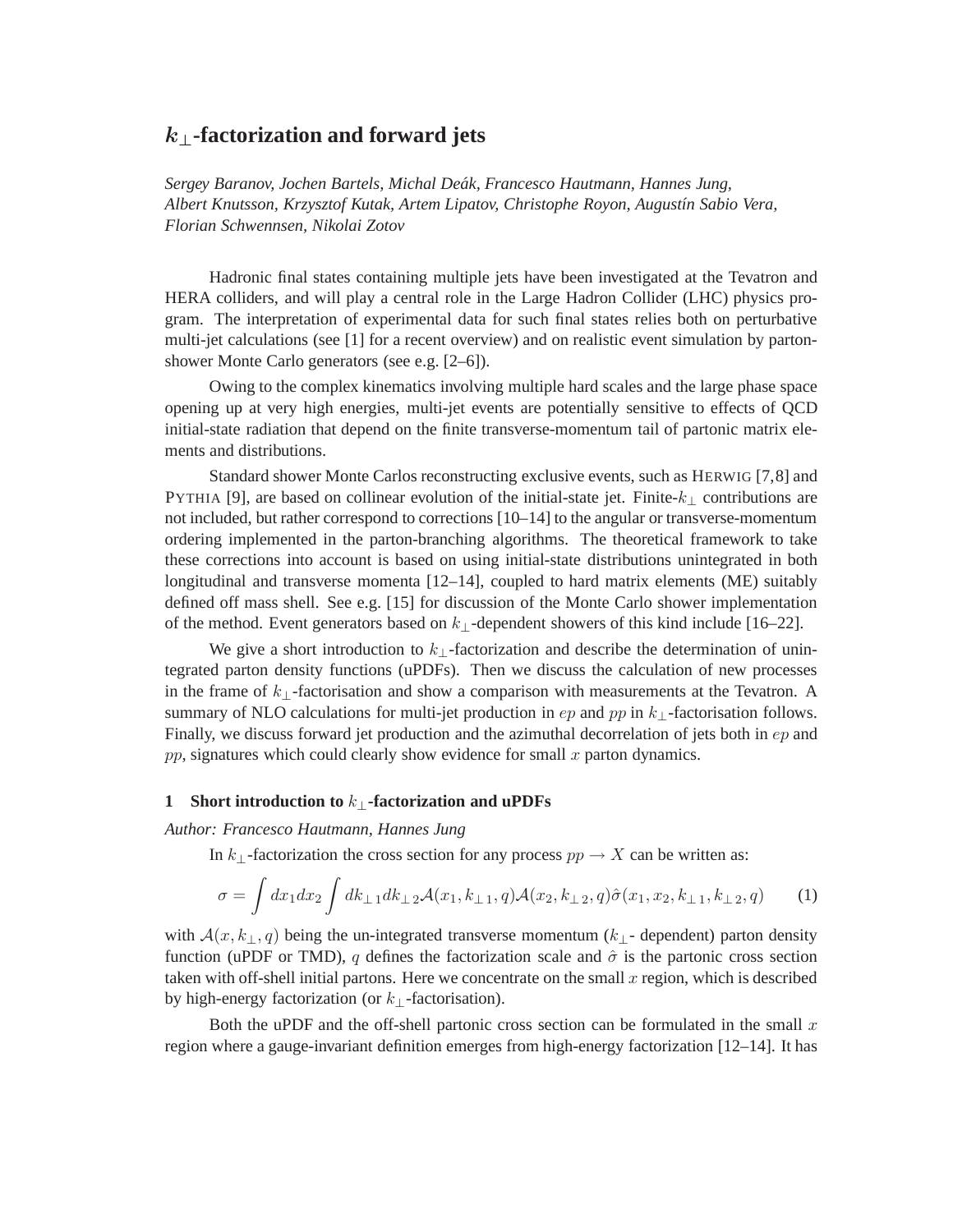been used for studies of collider processes both by Monte Carlo (see reviews in [23–25]) and by semi-analytic resummation approaches (see [26, 27]).

To characterize a transverse momentum dependent parton distribution gauge-invariantly over the whole phase space is a nontrivial question [28, 29], currently at the center of much activity. See overview in [24].

The diagrammatic argument for gauge invariance, given in [12–14], and developed in [30, 31], is based on relating off-shell matrix elements with physical cross sections at  $x \ll 1$ , and exploits the dominance of single gluon polarization at high energies.<sup>1</sup> The main reason why a natural definition for TMD pdfs can be constructed in the high-energy limit is that one can relate directly (up to perturbative corrections) the cross section for a *physical* process, say, photoproduction of a heavy-quark pair, to an *unintegrated* gluon distribution, much as, in the conventional parton picture, one does for DIS in terms of ordinary (integrated) parton distributions. On the other hand, the difficulties in defining a TMD distribution over the whole phase space can largely be associated with the fact that it is not obvious how to determine such a relation for general kinematics.

The evolution equations obeyed by TMD distributions defined from the high-energy limit are of the type of energy evolution [32]. Factorization formulas in terms of TMD distributions [12–14] have corrections that are down by logarithms of energy rather than powers of momentum transfer. On the other hand, it is important to observe that this framework allows one to describe the ultraviolet region of arbitrarily high  $k_1$  and in particular re-obtain the structure of QCD logarithmic scaling violations [26, 27, 30, 31]. This ultimately justifies the use of this approach for jet physics. In particular it is the basis for using corresponding Monte Carlo implementations [15–22] to treat multi-scale hard processes at the LHC.

From both theoretical and phenomenological view-points, it is one of the appealing features of the high-energy framework for TMD distributions that one can relate its results to a well-defined summation of higher-order radiative corrections. By expanding these results to fixed order in  $\alpha_s$ , one can match the predictions thus obtained against perturbative calculations. This has been verified for a number of specific processes at next-to-leading order (see for instance [33–35] for heavy flavor production) and more recently at next-to-next-to-leading order (see for instance [36, 37]). Note that this fact also provides the basis for shower algorithms implementing this framework to be combined with fixed-order NLO calculations by using existing techniques for such matching.

## **2 Prospects and recent developments of** k⊥**-factorization**

At HERA the  $k_{\perp}$ - factorization approach has been successfully applied to describe multi-jet production as well as the production of heavy quarks at small values of  $x$ , which are dominated by gluon initiated processes. The relevant off-shell matrix elements for jet and heavy quark production are known since long. The unintegrated gluon distribution has been determined using inclusive measurements at HERA. A new determination of the uPDF using also final state measurements is described in section 2.1.

<sup>&</sup>lt;sup>1</sup>It is emphasized e.g. in [23, 29] that a fully worked out operator argument, on the other hand, is highly desirable but is still missing.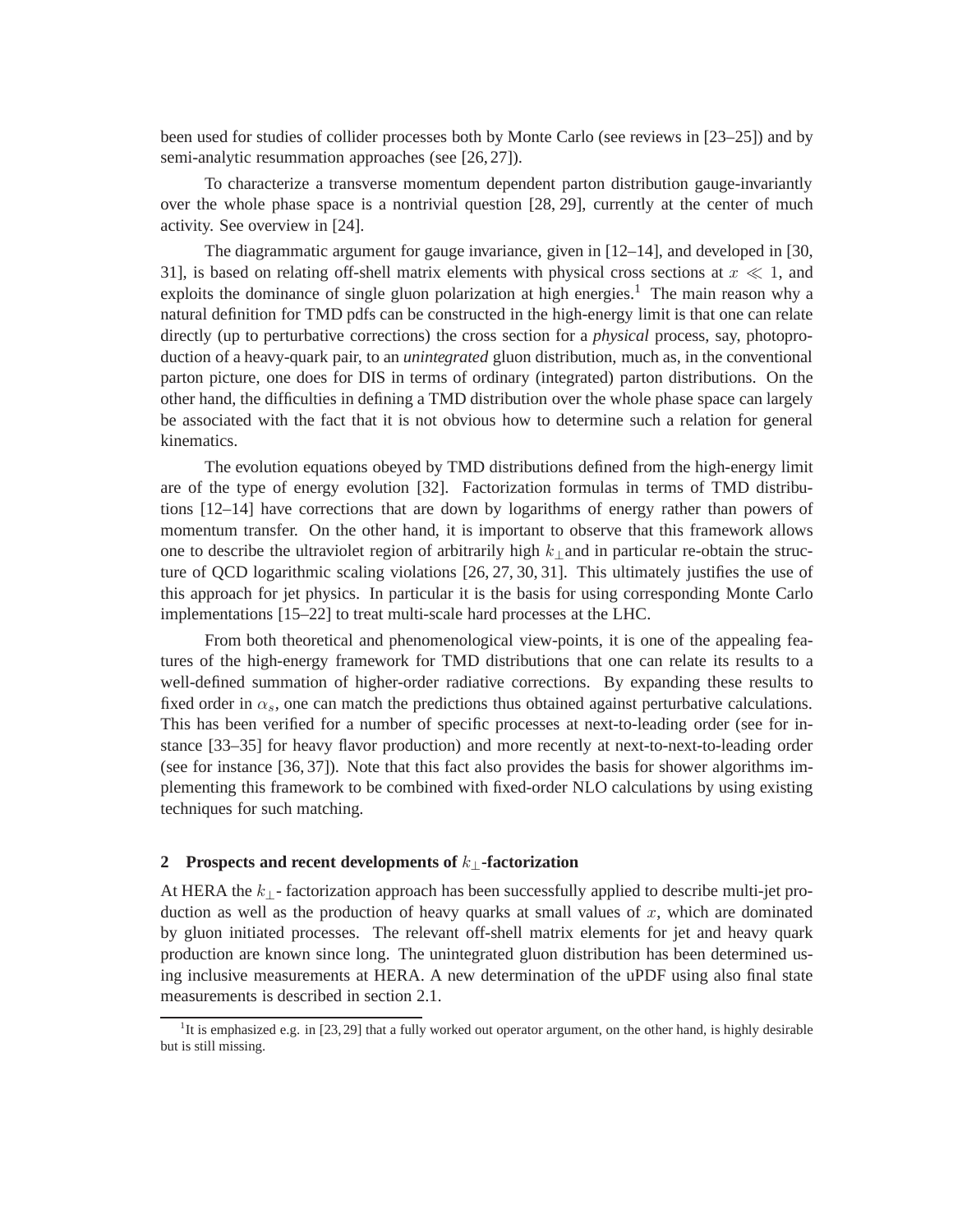However to apply  $k_{\perp}$ - factorization to describe measurements in general in  $p\bar{p}$  or  $pp$  new and additional matrix elements for different processes need to be calculated. In the following, the calculation of new processes will be presented:

- $g^*q \rightarrow qq$  to describe jet production in the forward and backward region
- $g^*g^* \to \gamma/W/Z + q\bar{q}$  to describe the inclusive production of  $\gamma/W/Z$
- $g^*q \to \gamma q$  to describe prompt photon production

Since some of the processes are quark initiated, unintegrated quark densities need to be determined. In a simplest approach we allow only valence quarks (at large  $x$ ). The contribution of quark initiated processes is discussed in section 2.3 explicitly.

The aim of this contribution is to show the two areas, where improvements in the  $k_{\perp}$ factorization approach has been made: the determination of the uPDFs and the calculation of matrix elements.

### **2.1 An approach to fast fits of the unintegrated gluon density**

## *Author: Alessandro Bacchetta, Albert Knutsson, Krzysztof Kutak*

In perturbative QCD the PDFs are given by solutions of integral equations, for which the initial input distributions have to be determined by fits to experimental data. It turns out that, in general it is not efficient to tune Monte Carlo event generators (MC) by sequential calls of the generator together with a minimisation program. Motivated by [38], we use an alternative fitting method, which is based on producing a grid in parameter-observable space. This allows the parameter dependence to be determined by polynomial interpolation before the fit is performed, which significantly reduces the time to do the fit itself.

Here we determine the parameters in the starting distribution of the unintegrated gluon density function by fits to deep inelastic scattering  $F_2$  structure function data from the H1 experiment [39]. This is carried out by using the CASCADE Monte Carlo event generator [16].

### *The Unintegrated Gluon Density*

The starting distribution of the unintegrated gluon density is parameterized as

$$
A_0(x, k_t) = Nx^{-B}(1-x)^{C}(1-Dx)\exp [(k_t - \mu)^2/\sigma^2]
$$

where x is the longitudinal momentum fraction of the proton carried by the gluon and  $k_t$  its transverse momentum. In this study the N (normalisation),  $B$  (low x behaviour),  $D$  are determined. The parameters C,  $\sigma$  and  $\mu$ , are kept fixed at  $C = 4$ ,  $\sigma = 1$  and  $\mu = 0$ .

The unintegrated gluon density is determined by a convolution of the non-perturbative starting distribution  $\mathcal{A}_0(x)$  and the CCFM evolution denoted by  $\mathcal{A}(x, k_\perp, \bar{q})$ :

$$
x\mathcal{A}(x,k_{\perp},\bar{q}) = \int dx' \mathcal{A}_0(x',k_{\perp}) \cdot \frac{x}{x'} \tilde{\mathcal{A}}\left(\frac{x}{x'},k_{\perp},\bar{q}\right)
$$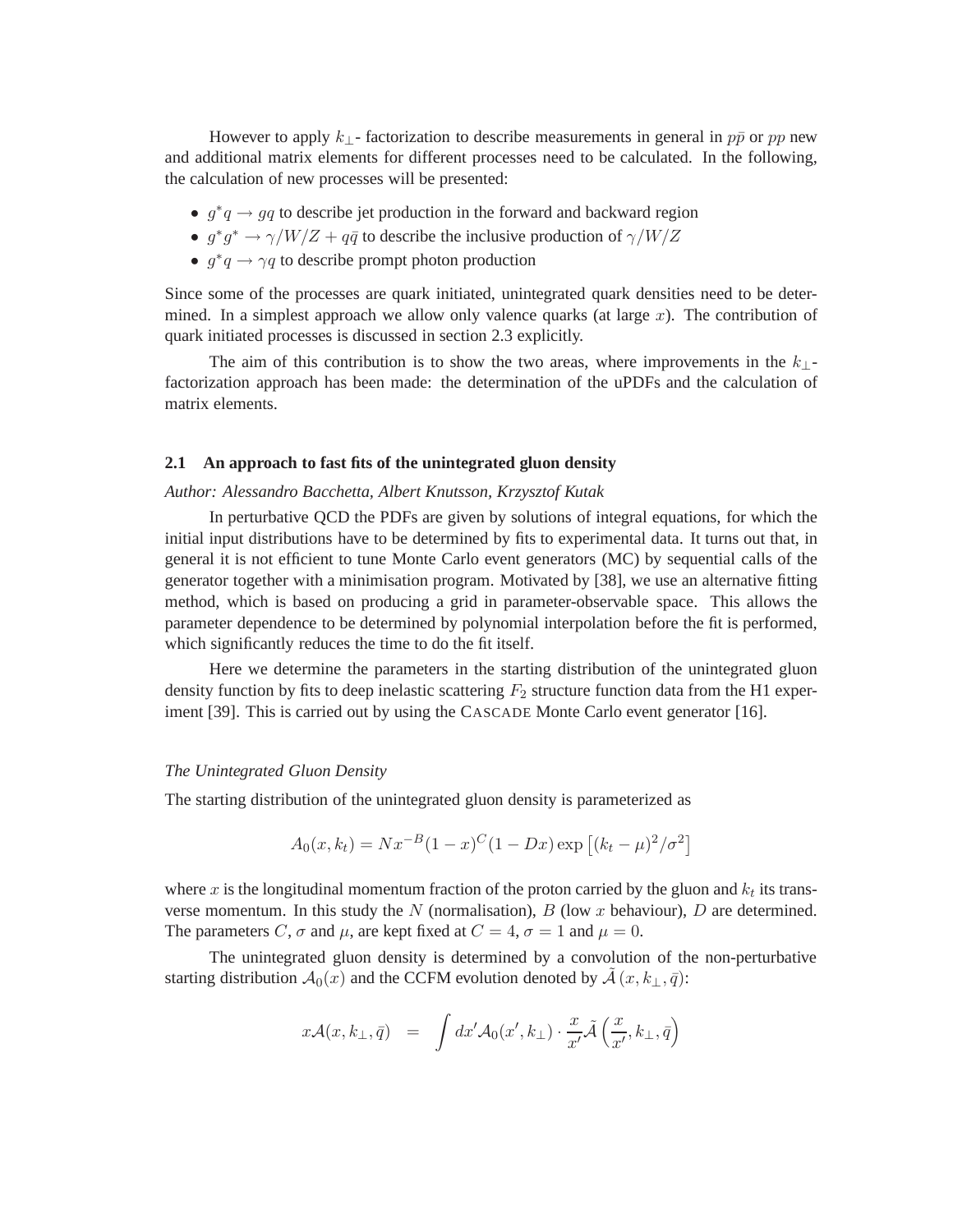## *The Fitting Method*

In the first step of the fitting procedure we build up a grid of MC predictions in the parameter space  $(p_1, p_2, \ldots, p_n)$  for each of the observables X. Then we use the grid to describe the parameter space analytically by a polynomial of the form

$$
X(p_1, p_2, ..., p_n) = A_0 + \sum_{i=1}^n B_i p_i + \sum_{i=1}^n C_i p_i^2 + \sum_{i=1}^{n-1} \sum_{j=i+i}^n D_{ij} p_i p_j + \text{H.O.}
$$

We determine the coefficients  $A_0, B_1, \ldots$  by singular value decomposition (SVD) [40], since they form an over determined system of linear equations. This is done separately for each of the MC predicted observables, which in our case corresponds to 58 experimental data points.

In order to account for correlations between parameters the form of the polynomial has to be of order higher than one. In the presented fit we use a forth order polynomial, which gives a good description of the parameter space. The  $\chi^2/n.d.f.$ , averaged over the 58 MC predicted observables, is  $\chi^2/n.d.f = 501.7/(440-35) = 1.2$ , where 440 is the number of MC grid points and 35 is the number of coefficients in the polynomial of the fourth degree.

Having described with the polynomials the behavior of the MC predictions in parameter space, we can find the values of the parameters  $p_1$ ,  $p_2$ , ... for which the MC best reproduces the measurements. This is done by applying a  $\chi^2$  minimisation to

$$
\chi^2 = \sum_{k} \frac{(X_{k,poly} - X_{k,data})^2}{\delta X_{k,poly}^2 + \delta X_{k,data}^2}
$$

where the sum runs over all bins, k.  $X_{k,data}$  is the measured data, with the corresponding experimental error  $\delta X_{k,data}$ , and  $X_{k,poly}$  the polynomial prediction, with the error  $\delta X_{k,poly}$  calculated from the individual errors of the fitted coefficients by using the covariance matrix. To perform this last step we use MINUIT [41], since the dependence on the parameters  $p_1, p_2, \dots$  is non-linear.

The method turns out to be very time-efficient, in particular since the MC grid points are generated simultaneously.

#### *Results*

The unintegrated PDF has been fitted to the proton structure function,  $F_2$ , in the kinematical range  $Q^2 > 4.5$  GeV<sup>2</sup> and  $x_{Bj} < 0.005$ , where  $Q^2$  is the virtuality of the exchanged boson and  $x_{Bj}$  is the Bjorken scaling variable. In Fig. 1 the result of the fit is compared to the data [39]. The parameter values determined from the new fit are  $N = 0.221 \pm 0.011$ ,  $B = 0.201 \pm 0.007$ and  $D = -24.6 \pm 1.5$ .  $\chi^2$  profiles for these parameters are shown in Fig. 2 and confirm that this is a minimum for  $N$ ,  $B$  and  $D$ . Confidence regions for these parameters are shown in Fig. 3.

The  $\chi^2/ndf$  of the new fit is 2.4 which is more than one unit better than obtained when using CASCADE together with the PDF set A0 [16]. The constraints on the parameters of the gluon could be hopefully further improved by fitting the  $k_t$ -dependent part of the gluon distribution. In Fig. 4 the new gluon distribution and set A0 are drawn as a function of x for two different values of  $k_t^2$ .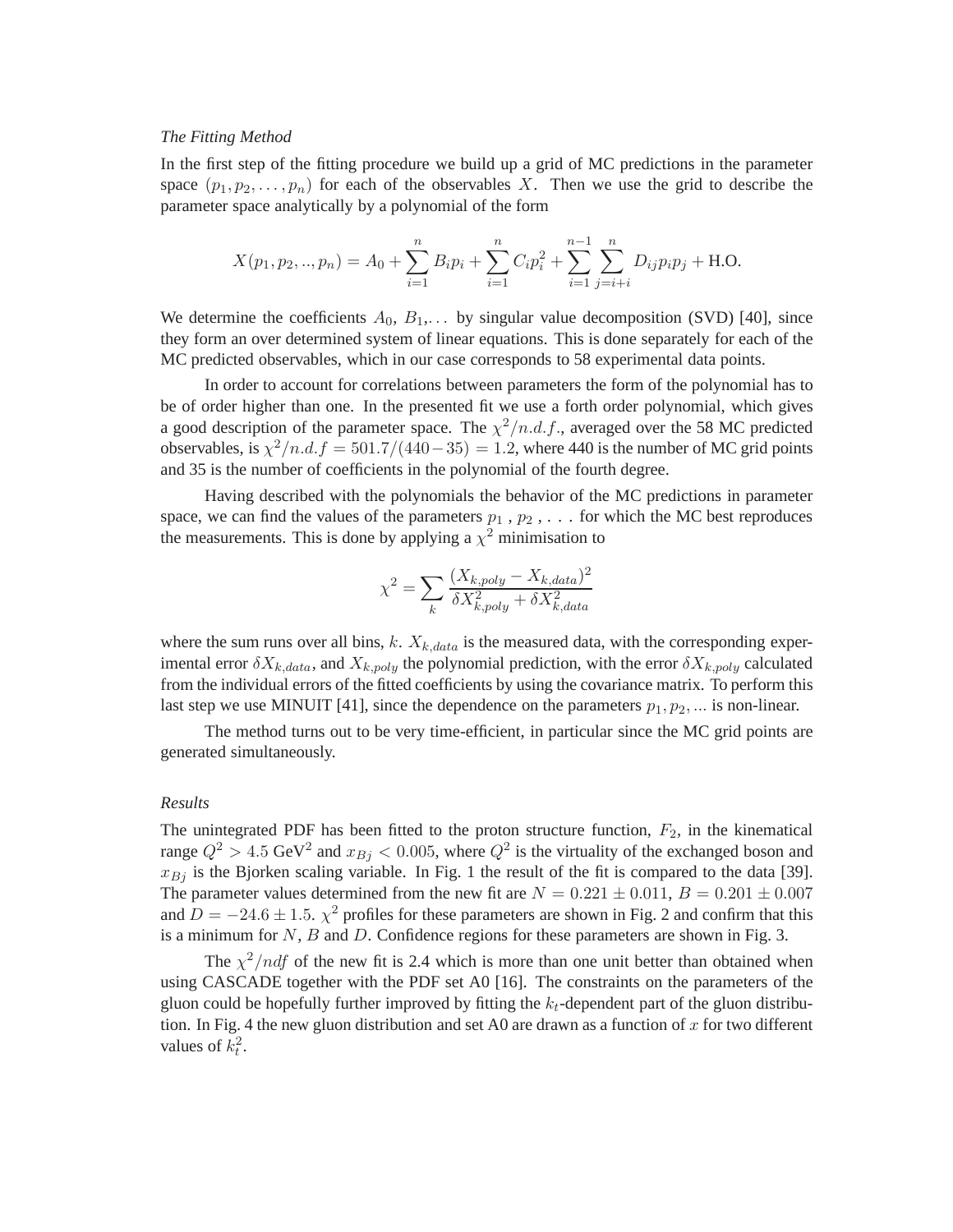

Fig. 1:  $F_2$  structure function data, as a function of  $x_{Bj}$  in  $Q^2$  bins compared to predictions from the CASCADE Monte *Carlo event generator using the newly fitted PDF (continuous red line) and old PDF set A0 (blue dashed line).The new fitted PDF has been determined in the kinematic range*  $Q^2 > 4.5$   $GeV^2$  and  $x_{Bj} < 0.005$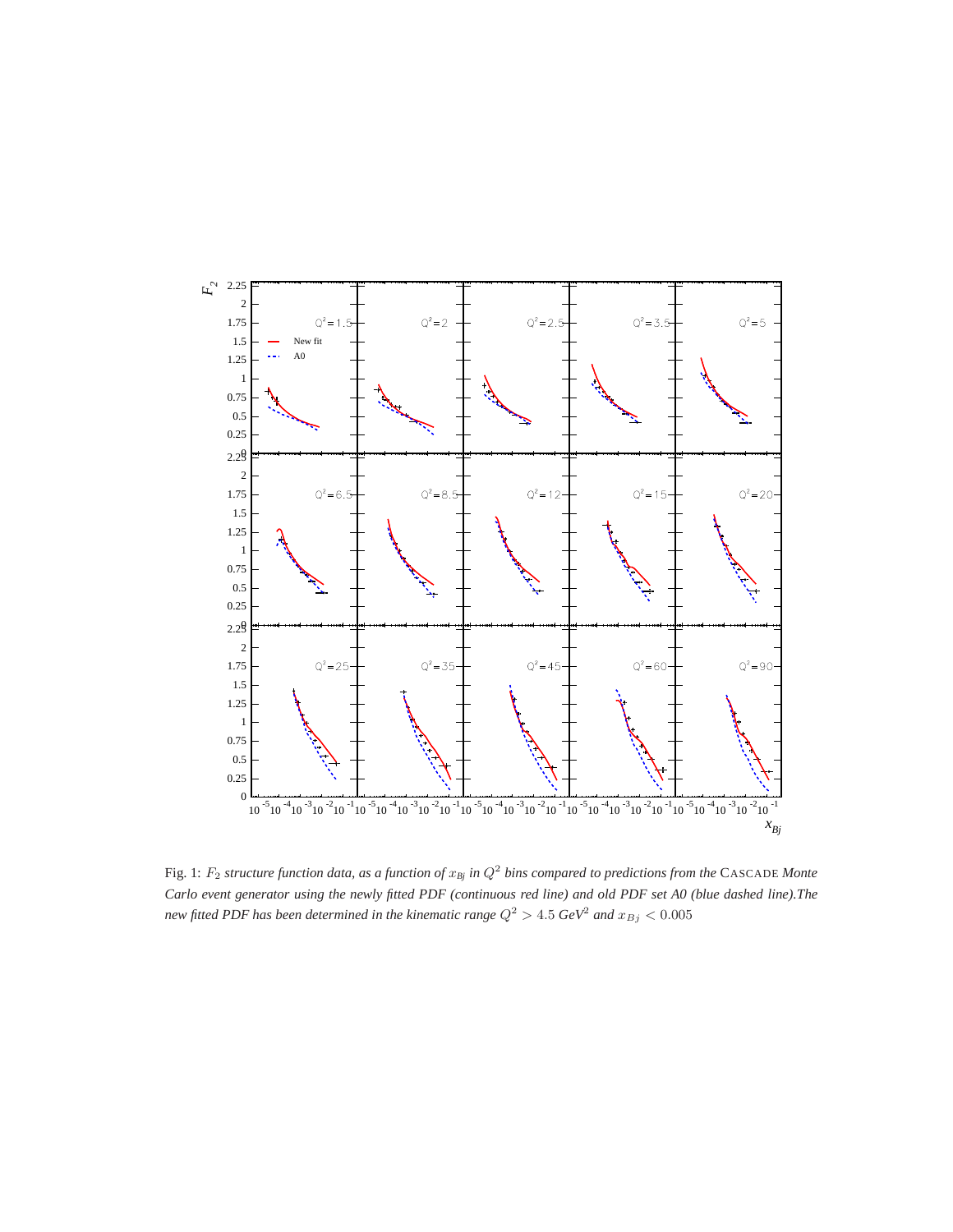

Fig. 2:  $\chi^2$  as a function of the fitted parameters.



Fig. 3: *Confidence regions for* N*,* B *and* D

## **2.2 Hard matrix element calculation**

For jet production at high energies the following processes contribute:  $gg \to q\bar{q}$ ,  $gg \to gg$ ,  $qg \rightarrow qg$ ,  $qq \rightarrow qq$  and  $q\bar{q} \rightarrow q\bar{q}$ . In collinear factorization (with on-shell initial partons) these processes are calculated in LO ( $\mathcal{O}(\alpha_s)$ ) and also higher order corrections are known. In  $k_{\perp}$ - factorization the process  $gg \to q\bar{q}$  are known [13, 42]. At high energies, gluon induced processes are expected to dominate. The process  $g^*g^* \to gg$  is not yet considered, as there will be contributions of similar type from the parton branching. However, if jet production in the forward or backward region is considered, scattering a small  $x$  gluon off a large  $x$  valence quark  $(qg^* \rightarrow qg)$  will contribute significantly. This process will be described below.

The production of  $Z/W$  is calculated to a high precision in collinear factorization, even to NNLO. However, significant effects from small  $x$  partons, which are not included in the collinear treatment could become important, as suggested by [43]. Since  $W/Z$  production is the standard candle at LHC, it is important to understand in detail any possible small x effect. The  $Z/W$ production has been calculated for the first time in the framework of  $k_{\perp}$ -factorization in [44,45] for the lowest order gluon induced process  $g^*g^* \to Z/W + Q_i\overline{Q}_j$ . In [45] attempts are made to include also quark initiated processes to  $Z/W$  production.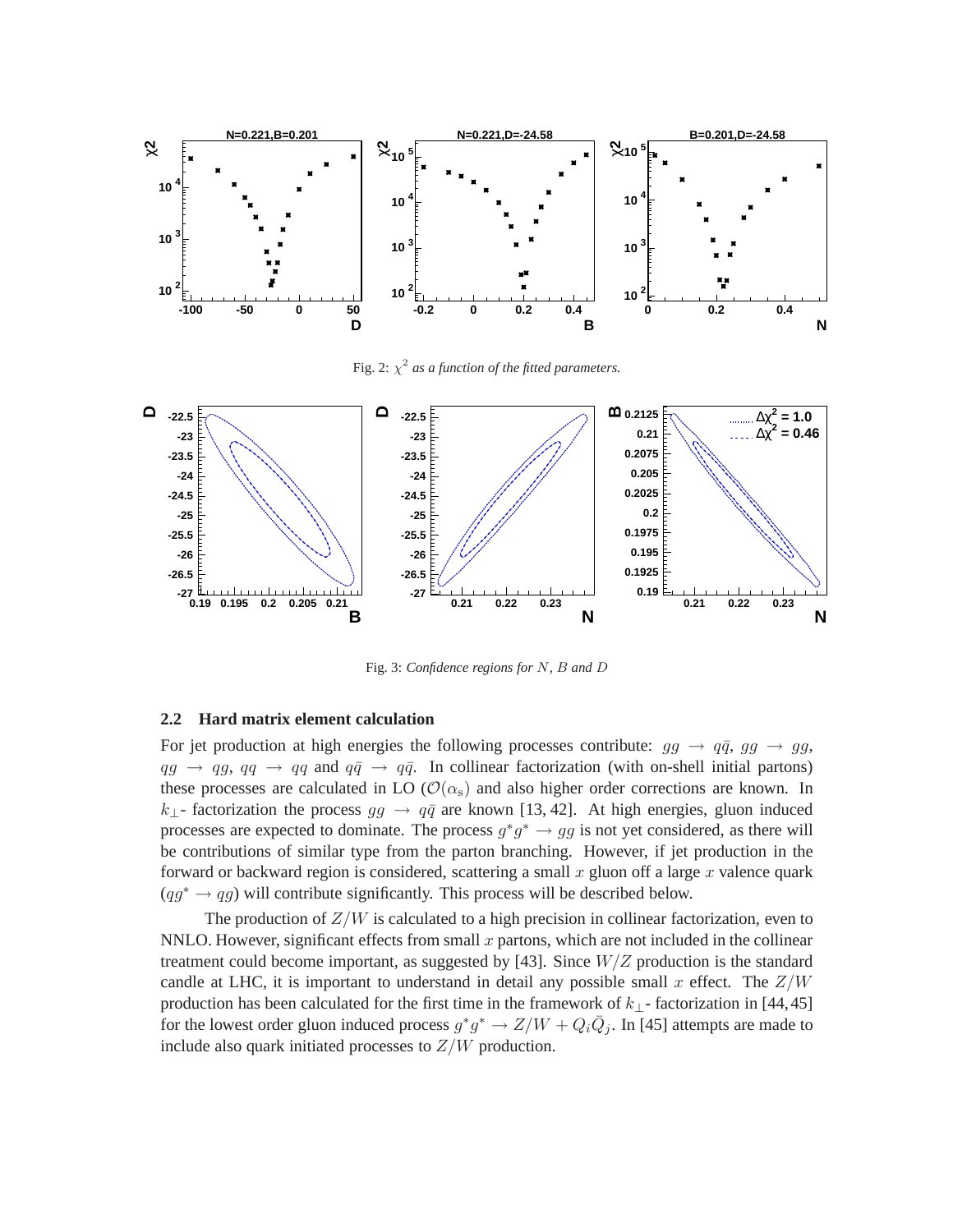

Fig. 4: *The newly fitted PDF (continuous line) compared to the old PDF set A0 (dashed line), drawn as a function of*  $x$  *for*  $k_t^2 = 1$  *GeV*<sup>2</sup> *and*  $k_t^2 = 10$  *GeV*<sup>2</sup> *at a scale*  $\mu^2 = 4$  *GeV*<sup>2</sup>.

## *Process*  $qg^* \rightarrow qg$  *at the LHC*

## *Author: Michal Deak, Krzysztof Kutak*

Here we consider a very asymmetric situation in proton proton scattering in which an off-shell gluon coming from one of the protons scatters off an on-shell valence quark from the other proton. We can use small x dynamics for the gluon where the  $k_{\perp}$ -factorization formalism is justified and on the other side we use collinear large  $x$  dynamics for the valence quark. The matrix element of the hard subprocess is factorized from the unintegrated gluon density function by  $k_{\perp}$ - factorization theorem and from the valence quark uPDF.

Similar to the  $Z/W + Q_i \overline{Q}_j$  case ([44] and [45]), we will use Sudakov decomposition for the four-momenta of the initial state and final state particles.

$$
k = x_g p_A + z_g p_B + k_{\perp} \tag{2}
$$

$$
q = x_q p_B \tag{3}
$$

$$
k' = x_g' p_A + z_g' p_B + k'_\perp \tag{4}
$$

$$
q' = z'_q p_A + x'_q p_B + q'_\perp \tag{5}
$$

$$
t = (k - k')^2 \tag{6}
$$

The amplitude for the process  $g^*q \to gq$  consists of the diagrams in Fig. 5. The squared matrix element, after summing over colors of final and initial state particles, is calculated using the  $k_{\perp}$ - factorization prescription:

$$
|\mathcal{M}|^2 = \frac{1}{4} \frac{1}{N_c(N_c^2 - 1)} \bigg( C_A C_F^2 A_{abelian} + C_A^2 C_F A_{nonabelian} \bigg)
$$
(7)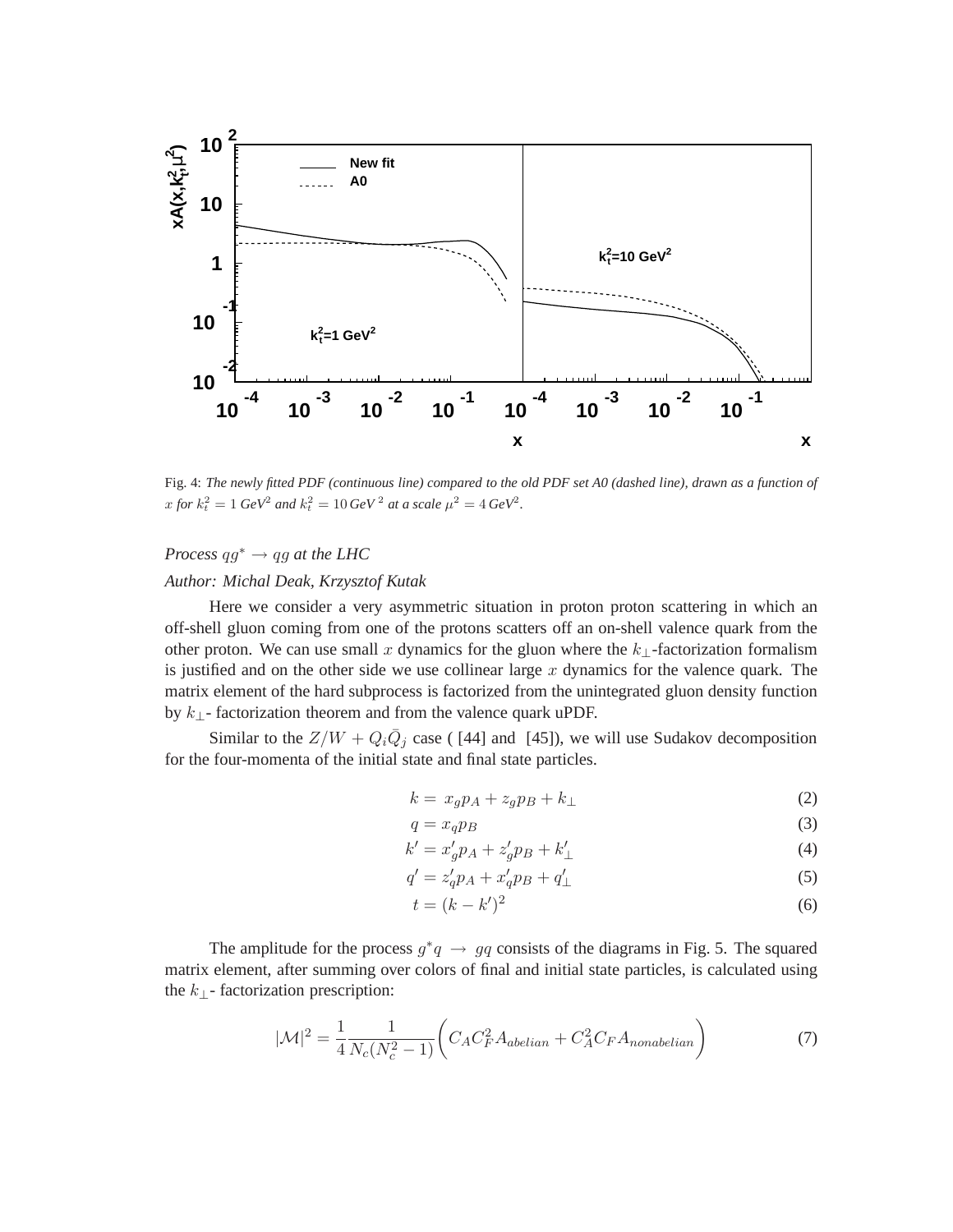

Fig. 5: Full set of diagrams of  $q g^* \to q g$  with initial state gluon off-shell required by gauge invariance. a) Diagrams similar to diagrams in collinear factorization approaach, b) additional diagrams required by gauge invariance.

where

$$
A_{abelian} = (4\pi\alpha_s)^2 \left(\frac{k \cdot q}{p \cdot q}\right)^2 \frac{(p \cdot q)^2 + (p \cdot q')^2}{k' \cdot q k' \cdot q'}
$$
(8)

and

$$
A_{nonabelian} = (4\pi\alpha_s)^2 \left(\frac{k \cdot q}{p \cdot q}\right)^2 \frac{(p \cdot q)^2 + (p \cdot q')^2}{2k' \cdot q k' \cdot q'} \left(\frac{2k' \cdot q' p \cdot q}{-t k' \cdot p} + \frac{2k' \cdot q p \cdot q'}{-t k' \cdot p} - 1\right) \tag{9}
$$

with  $C_A = N_c$ ,  $C_F = (N_c^2 - 1)/(2N_c)$  and  $N_c$  being the number of colours. The  $k_{\perp} \rightarrow 0$  can be performed and the text book result for  $qg \rightarrow qg$  is recovered.

The matrix element is singular when one of the particles in final state is collinear with the quark in initial state. To regularize the matrix element we set a cut on the transverse momenta of each of final state particles in the laboaratory frame,  $|k'| > p_{\perp cut}$  and  $|q'| > p_{\perp cut}$ . We note that a cut on one of the transverse momenta is not enough to avoid divergencies.

## *Z and W production associated with heavy quark-antiquark pair*

The calculation of the matrix element for the process  $g^*g^* \to Z/W + Q_i\bar{Q}_j$  is described in detail in [44,45]. The calculations differ in the way the spin density of the initial state is treated. However, they are equivalent and give the same results for the matrix element of the hard subprocess. We have cross-checked the calculations numerically and found agreement of the cross sections at Tevatron and LHC energies at the 0.1 % level.

## **2.3 Implications for the LHC: Electroweak gauge boson production in hadronic collisions at high energies**

### *Author: Serguei Baranov, Artem Lipatov, Nikolai Zotov*

AT HERA and the Tevatron  $k_{\perp}$ - factorization supplemented with the BFKL-like gluon dynamics was successfully applied to describe various measurements of heavy quark production [46, 47] (and references therein). It is important that these predictions were based on the off-shell matrix elements  $\gamma g^* \to Q\bar{Q}$  or  $g^*g^* \to Q\bar{Q}$ . In Ref. [48,49] inclusive Higgs hadroproduction at Tevatron and LHC energies has been investigated, where the main contribution also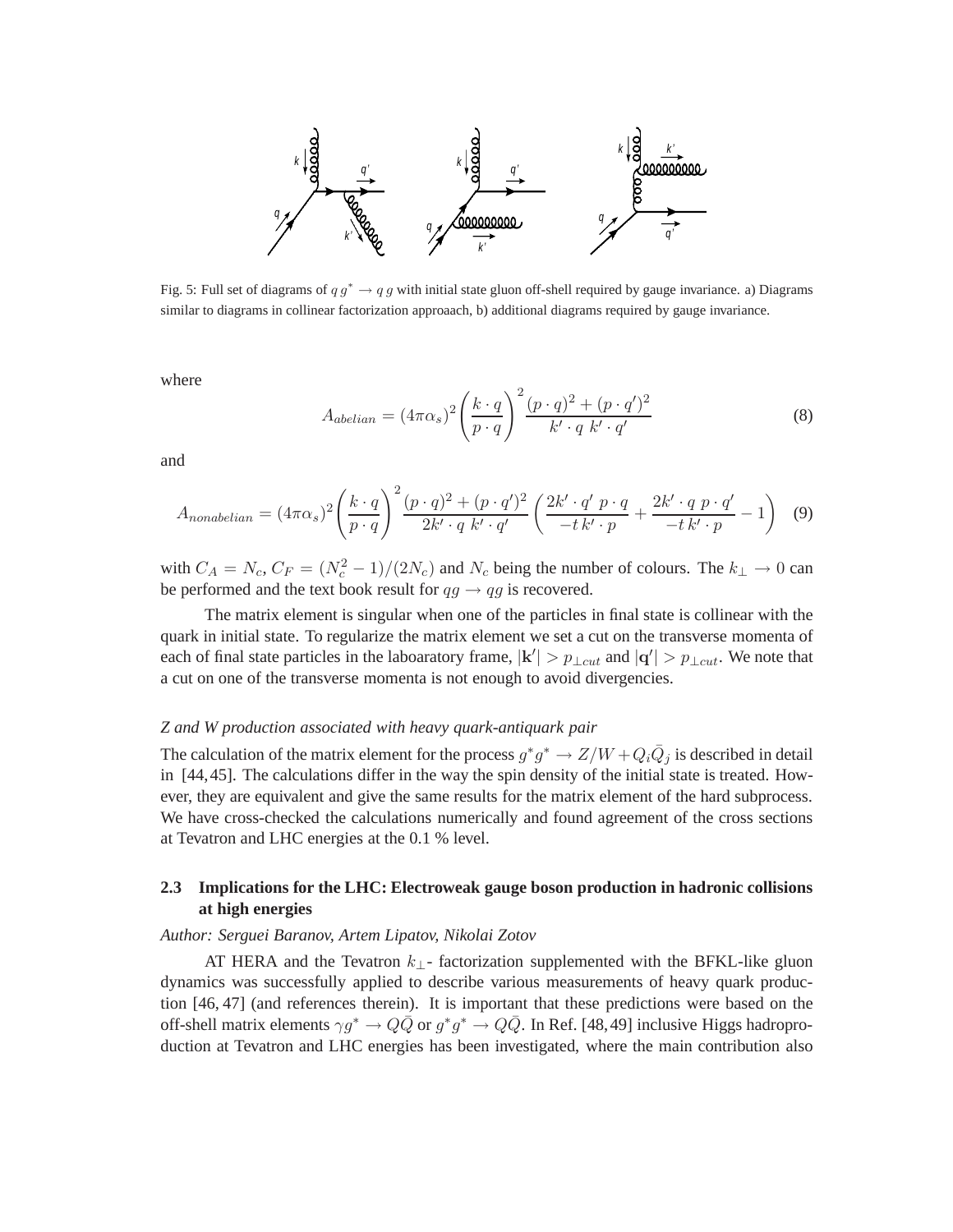came from the off-shell gluon-gluon fusion. It was demonstrated that using the CCFM-evolved unintegrated gluon densities results in predictions which are very close to the NNLO pQCD ones. This encouraged us to apply the  $k_{\perp}$ - factorization approach also to the production of inclusive electroweak gauge bosons.

At leading order (LO) QCD, the  $W^{\pm}$  and  $Z^{0}$  bosons are produced via quark-antiquark annihilation  $q + \bar{q}' \rightarrow W/Z$ . Here, an important component of the calculations are the unintegrated quark distributions. At present, these distributions are only available in the Kimber-Martin-Ryskin (KMR) scheme [50, 51], since there are theoretical difficulties in obtaining quark distributions directly from CCFM and BFKL equations. This is in contrast to gluon-induced processes where many unintegrated gluon densities are available.

Since sea quarks can appear as a result of gluon splitting, at the price of absorbing the last gluon splitting into the hard subprocess (i.e., considering the  $2 \rightarrow 2$  and  $2 \rightarrow 3$  rather than  $2 \rightarrow 1$  matrix elements), the problem of poorly known sea quark densities can efficiently be reduced to the problem of gluon densities. However, it is not evident in advance whether the last gluon splitting dominates. This issue is addressed in Ref. [45, 52]. One of the goals of that study is to clarify, to what extent the quark contributions can be reexpressed in terms of the gluon contributions. At the same time, by considerng the higher order matrix elements we take into account the terms not containing large logarithms, i.e., the terms not included in the evolution equations. Within our scheme, we get a numerical estimate of the corresponding contributions.

Our theoretical approach is the following. We start from the leading order  $\mathcal{O}(\alpha)$  subprocess  $q + \bar{q}' \rightarrow W/Z$ , and then divide it into several contributions which correspond to the interactions of valence quarks  $q_v(x, \mathbf{k}_T^2, \mu^2)$ , sea quarks appearing at the last step of the gluon evolution  $q_g(x, \mathbf{k}_T^2, \mu^2)$ , and sea quarks coming from the earlier steps  $q_s(x, \mathbf{k}_T^2, \mu^2)$ . Here we use the specific property of the KMR scheme which enables us to discriminate between the various components of the quark densities.

The KMR approach represents an approximate treatment of the parton evolution mainly based on the DGLAP equation and incorporating BFKL effects at the last step of the parton ladder only, in the form of properly defined Sudakov formfactors  $T_q(\mathbf{k}_T^2, \mu^2)$  and  $T_g(\mathbf{k}_T^2, \mu^2)$ . These formfactors already include logarithmic loop correction. Also, there are nonlogarithmic corrections which result in a K-factor on the cross section given by [53]  $K(q + \bar{q}' \rightarrow W/Z) \simeq$  $\exp [C_F \pi \alpha_s(\mu^2)/2]$  with  $C_F = 4/3$  and  $\mu^2 = \mathbf{p}_T^{4/3} m^{2/3}$ . In this approximation, the unintegrated quark and gluon distributions are expressed by

 $\left\langle \right\rangle$ 

$$
f_q(x, \mathbf{k}_T^2, \mu^2) = T_q(\mathbf{k}_T^2, \mu^2) \frac{\alpha_s(\mathbf{k}_T^2)}{2\pi} \times
$$
  
\n
$$
\times \int_x^1 dz \left[ P_{qq}(z) \frac{x}{z} q\left(\frac{x}{z}, \mathbf{k}_T^2\right) \Theta\left(\Delta - z\right) + P_{qg}(z) \frac{x}{z} g\left(\frac{x}{z}, \mathbf{k}_T^2\right) \right],
$$
  
\n
$$
f_g(x, \mathbf{k}_T^2, \mu^2) = T_g(\mathbf{k}_T^2, \mu^2) \frac{\alpha_s(\mathbf{k}_T^2)}{2\pi} \times
$$
  
\n
$$
\times \int_x^1 dz \left[ \sum_q P_{gq}(z) \frac{x}{z} q\left(\frac{x}{z}, \mathbf{k}_T^2\right) + P_{gg}(z) \frac{x}{z} g\left(\frac{x}{z}, \mathbf{k}_T^2\right) \Theta\left(\Delta - z\right) \right],
$$
  
\n(11)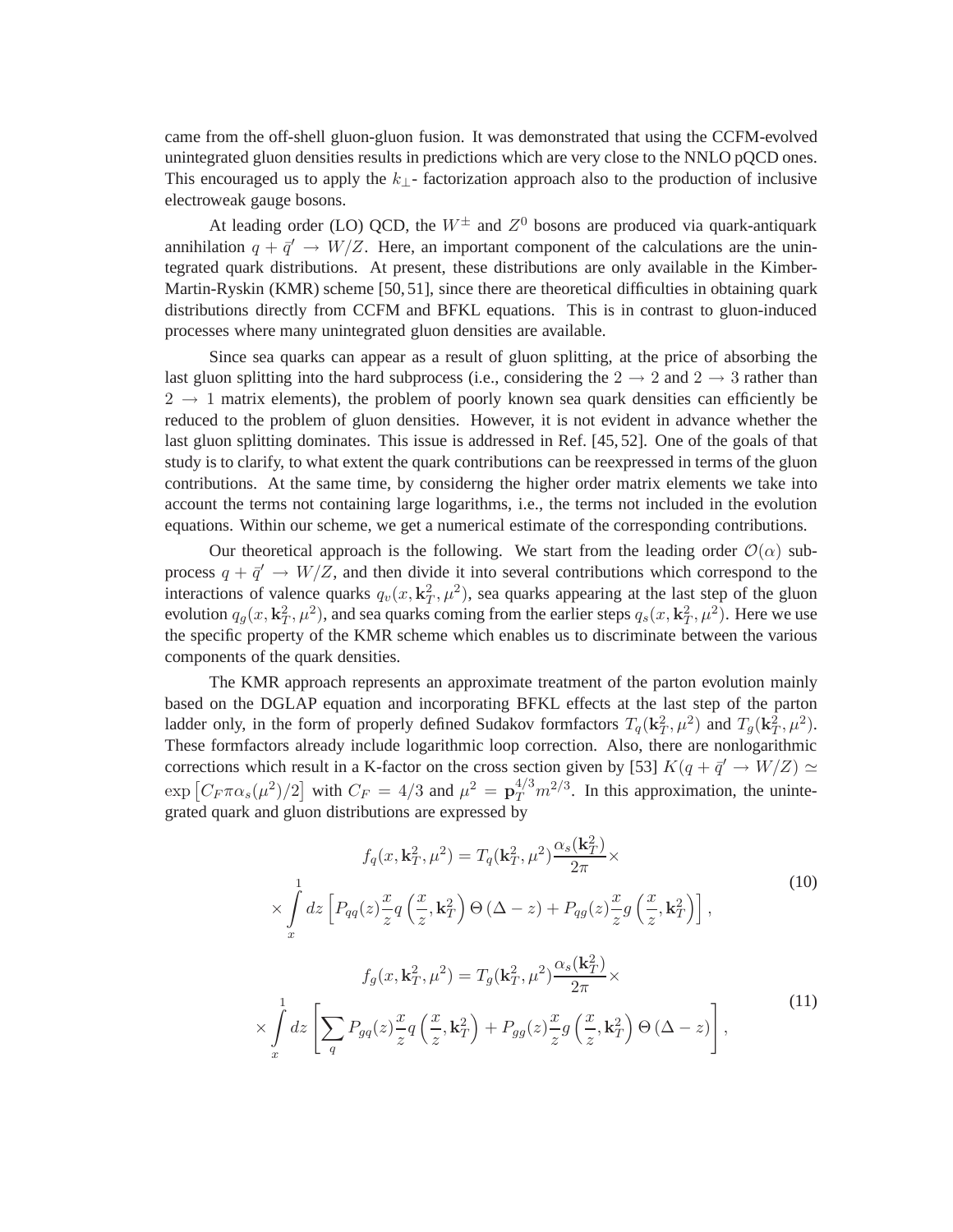

Fig. 6: Different contributions to the inclusive  $W^{\pm}$  boson production at the Tevatron (left panel) and LHC (right panel) conditions. The solid, dashed and dotted histograms represent the contributions from the  $g^* + g^* \to W^{\pm}/Z^0 + q + \bar{q}'$ ,  $q_v + g^* \to W^{\pm}/Z^0 + q'$  and  $q_v + \bar{q}'_v \to W^{\pm}/Z^0$  subprocesses, respectively. The dash-dotted histograms represent the "reduced sea" component. The thick solid histograms represent the sum of all contributions.

where  $P_{ab}(z)$  are the usual unregularised leading order DGLAP splitting functions, and  $q(x,\mu^2)$ and  $g(x, \mu^2)$  are the conventional (collinear) quark and gluon densities. The function  $f_q(x, \mathbf{k}_T^2, \mu^2)$ in Eq. (10) represents the total quark distribution. Modifying Eq. (10) in such a way that only the first term is kept and the second term omitted, we switch the last gluon splitting off, thus excluding the  $q_g(x, \mathbf{k}_T^2, \mu^2)$  component. Taking the difference between the quark and antiquark densities we extract the valence quark component  $q_v(x, \mathbf{k}_T^2, \mu^2) = f_q(x, \mathbf{k}_T^2, \mu^2) - f_{\bar{q}}(x, \mathbf{k}_T^2, \mu^2)$ .

Summing up, we consider the following partonic subprocesses: gluon-gluon fusion  $q +$  $g \to W/Z + q + \bar{q}'$ , with which the  $q_g + \bar{q}_g$  annihilation is replaced; valence and sea quark-gluon scattering  $q_v + g \rightarrow W/Z + q$  and  $q_s + g \rightarrow W/Z + q$ , with which the  $q_v + \bar{q}_g$  and  $q_s + \bar{q}_g$ annihilation is replaced; and quark-antiquark annihilation  $q + \bar{q}' \rightarrow W/Z$  including both valence  $q_v$  and sea  $q_s$  quark components. The calculation of the matrix elements is explained in section 2.2. The basic formulas for coresponding contributions to the cross section are given in [45, 52].

Now we turn to numerical results. The solid, dashed and dotted histograms in fig. 2.3 represent the contributions from the  $g^*+g^* \to \gamma/W^{\pm}/Z^0+q+ \bar{q}', q_v+g^* \to \gamma/W^{\pm}/Z^0+q'$  and  $q_v + \bar q'_v \to W^\pm/Z^0$  (or  $q_v + \bar q_v \to \gamma + g$ ) subprocesses, respectively. The dash-dotted histograms represent the sum of the contributions from the  $q_s + \bar{q}'_s \to W^{\pm}/Z^0$ ,  $q_s + g^* \to \gamma/W^{\pm}/Z^0 + q'$ and  $q_v + \bar{q}_s' \to W^{\pm}/Z^0$  (or  $q_s + \bar{q}_s \to \gamma + g$  and  $q_v + \bar{q}_s \to \gamma + g$ ) subprocesses. We find that the contribution from the valence quark-antiquark annihilation is important at the Tevatron but yields only about few percent at the LHC energy. The gluon-gluon fusion is unimportant at the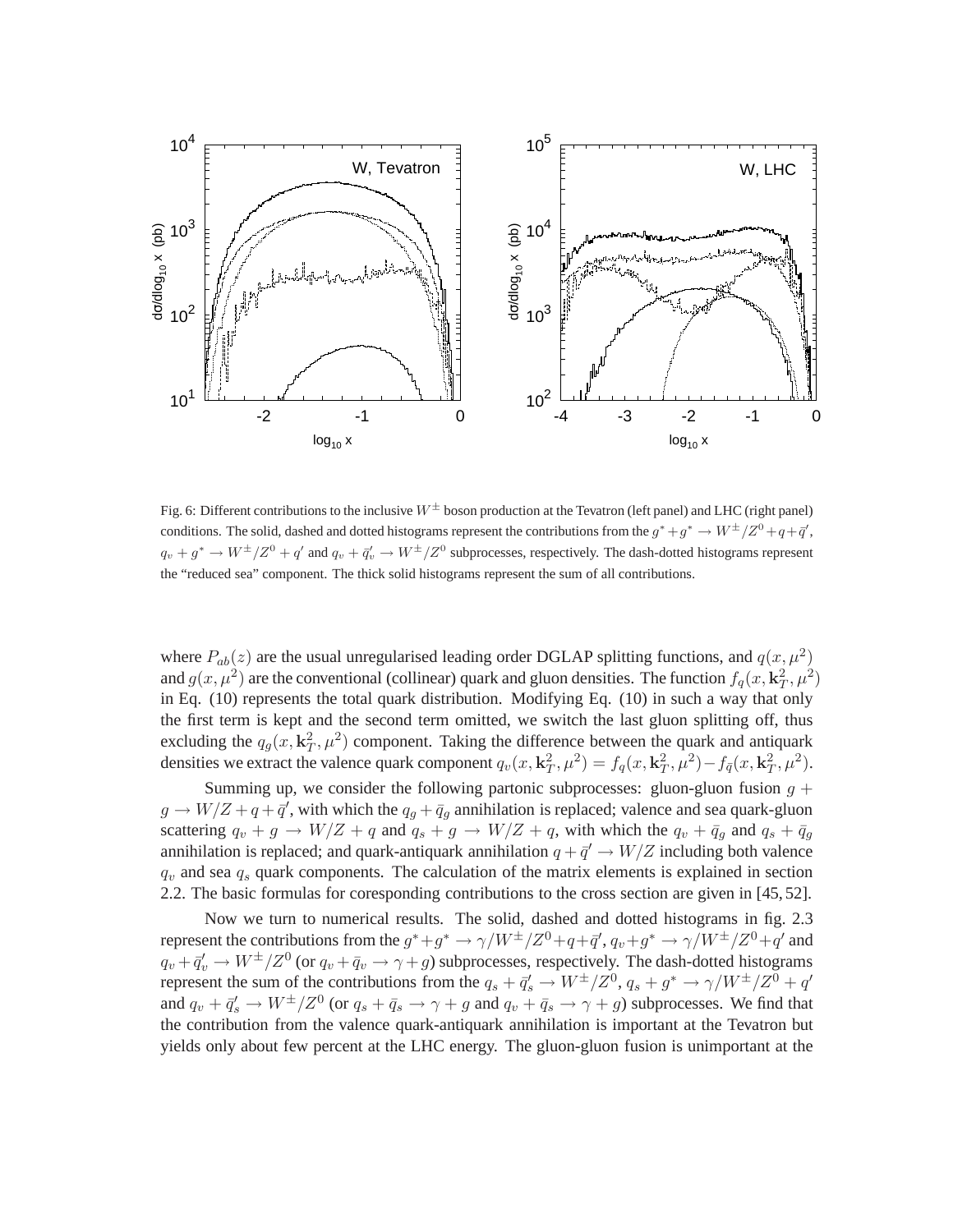

Fig. 7: Transverse mometum distribution of the  $W^{\pm}$  boson production calculated at  $\sqrt{s}$  = 1800 GeV. Solid histograms represent calculations in the "decomposition" scheme where all contributions described in the text are taken into account. Dashed histograms correspond to the predictions based on the simple  $2 \rightarrow 1$  quark-antiquark annihilation subprocess with all quark components summed together. Dotted histograms correspond to the simple  $2 \rightarrow 1$ quark-antiquark annihilation subprocess without K-factor. The cross sections times branching fraction  $f(W \to l\nu)$ are shown. The experimental data are from D0.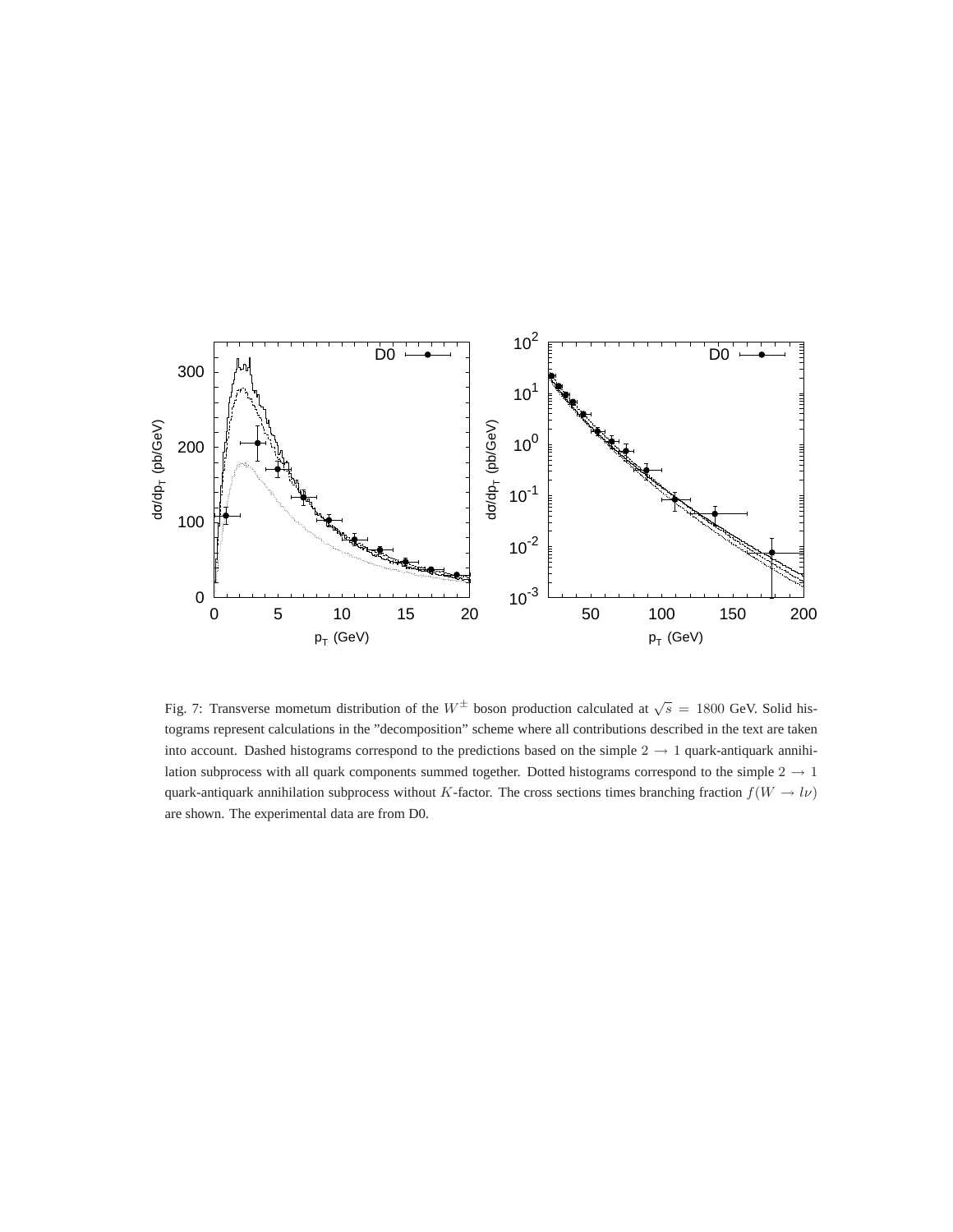

Fig. 8: Transverse mometum distribution of the  $Z^0$  boson. Notation of the histograms is as in Fig.2.3. The experimental data are from CDF.

Tevatron, but becomes important at higher energies and has to be taken into account at the LHC. Quite a significant fraction (nearly 50%) of the calculated cross section at both the Tevatron and the LHC conditions comes from the  $q_s$  quark component. The gluon-gluon fusion contributes about  $\sim$  1% to the total cross section at Tevatron and up to  $\sim$  25% at the LHC.

Figs. 2.3 and 2.3 display a comparison between the calculated differential cross sections  $d\sigma/dp_T$  and the experimental data [54–56] at low  $p_T$  ( $p_T < 20$  GeV), and in the full  $p_T$  range. For comparison, we also show the predictions based on the simple  $2 \rightarrow 1$  quark-antiquark annihilation subprocess (dotted histograms), with all quark components summed together. The difference between the results can probably be attributed to the terms not containing large logarithms. The predictions of the "subprocess decomposition" scheme lie by about a factor of 1.25 higher and show better agreement with the data.

Having considered the different partonic subprocesses we see that the dominant contribution comes from the sea quark interactions  $q_s + q_s \rightarrow W/Z$ ,  $q_s + q_v \rightarrow W/Z$  and  $q_s + g \rightarrow$  $W/Z + q'$ . Notably, we find that these subprocesses are mainly due to the quarks emerging from the earler steps of the parton evolution rather than from the last gluon splitting. Thus, we conclude that the quarks constitute an important component of the parton ladder, not negligible even at the LHC energies and not reducible to the gluon component. Quarks need to be directly included in the evolution equations for consistency and completeness of the latter.

The results of our calculations within the "subprocess decomposition" scheme reasonably agree with the available experimental data and show no need for an extra factor introduced in [57].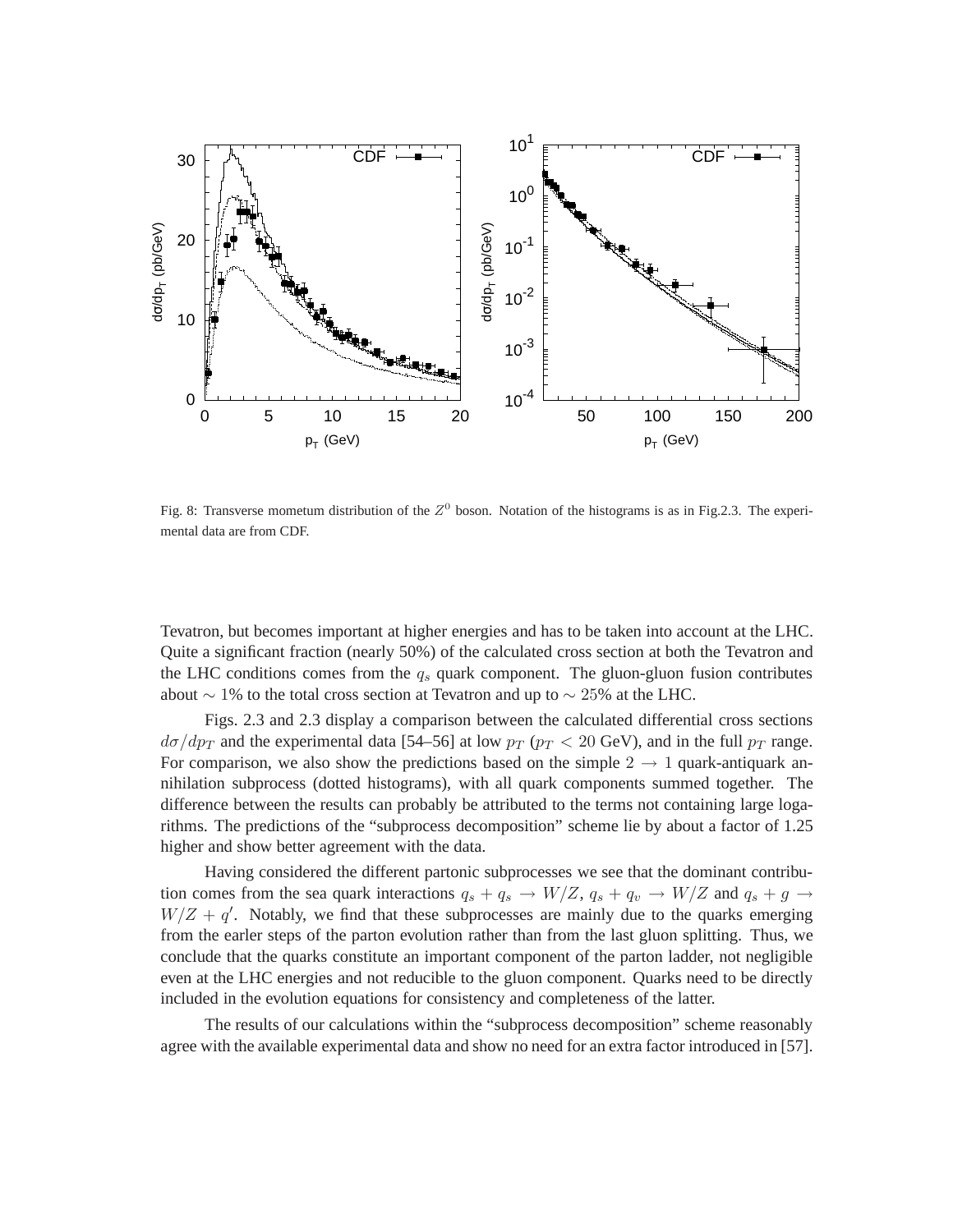## **2.4 Implications for the LHC: Z and W associated with heavy quark pair at Tevatron and the LHC in** k⊥**-factorization**

### *Author: Michal Deak, Florian Schwennsen*

To calculate the cross section for  $pp \to Z/W + Q_i \bar{Q}_j$  with the hard subprocess  $g^*g^* \to$  $Z/W + Q_i\overline{Q}_j$  at LHC energies we have to convolute the corresponding partonic off-shell cross section with gluon uPDFs. For this purpose we implemented the matrix element squared of the subprocess  $g^*g^* \to Z/W + Q_i\overline{Q}_j$  into the Monte Carlo generator CASCADE.

Our calculation of the hard matrix elements includes  $W^{\pm}$  and Z production in association with all possible quark-antiquark channels in gluon gluon fusion. Since the basic structure of all these matrix elements is very similar, we present results only for the typical case of  $Zb\bar{b}$ production at LHC energies of  $\sqrt{s} = 14 \text{TeV}$ . We compare our calculation with a prediction using collinear factorization as obtained from the program MCFM [58]. For the collinear factorization calculations we use the parton densities CTEQ6L1 [59]. Since we want compare with NLO collinear calculation, which in MCFM is available only in massless quark approximation, we compare by setting the quark mass to zero in our mass dependent calculation. To emulate the quark mass effect we set a cutoff on the transversal momenta of the quarks with values  $p_{b\perp min}$  =  $m_b = 4.62$  GeV in our calculation and in MCFM as well.

The total cross sections are comparable in magnitude, though they differ considerably: 0.406 nb in  $k_{\perp}$ -factorization and 0.748 nb in collinear factorization.

The transverse momentum distribution of the vector boson are shown in Fig. 9. The comparison of the  $k_{\perp}$ -factorization approach to the collinear shows that they agree in transversal momentum distributions of  $Z$  at high values of this quantity. This is no surprise, since at high  $p_{Z\perp}$  the contribution from initial state gluon transverse momenta is expected to become small.

In the distribution of the azimuthal angular distance of Z and  $max(p_{b,\perp},p_{\overline{b},\perp})$  (Fig. 10) we observe that the region from 0 to  $\pi/2$  is forbidden within the collinear calculation due to momentum conservation, which is not the case for  $k_{\perp}$ -factorization. This is caused by the contribution from initial state gluon transversal momentum which allows the transversal momenta of  $Z$ , b and  $\overline{b}$  to be unbalanced. A larger spread of possible configurations causes that the distribution in the k⊥-factorization calculation flattens.

### **3 NLO inclusive jet production in** k⊥**-factorization**

*Author: Jochen Bartels, Agustin Sabio-Vera, Florian Schwennsen*

At different high energy colliders the inclusive jet production is one of the basic measurements. Besides the very successful approach of collinear factorization, also within  $k_1$ factorization jet production at HERA has been described [60]. There, the jet vertex has been constructed from the central hard matrix element of quark-antiquark production – connected to the unintegrated gluon and the photon being emmitted from the electron. The LO calculation of the corresponding  $\gamma^* g \to q\bar{q}$  matrix element is straightforward and contains just two diagrams – one sample is shown in Fig. 11a. As it was shown in Ref. [61],  $k_{\perp}$ -factorization in the small  $x$  regime can be formulated at NLO accuracy. However, the jet production at HERA has not been calculated at NLO accuracy so far, but the building blocks are contained in the calculation of the NLO photon impact factor [62–66] including virtual corrections (like in Fig. 11b) and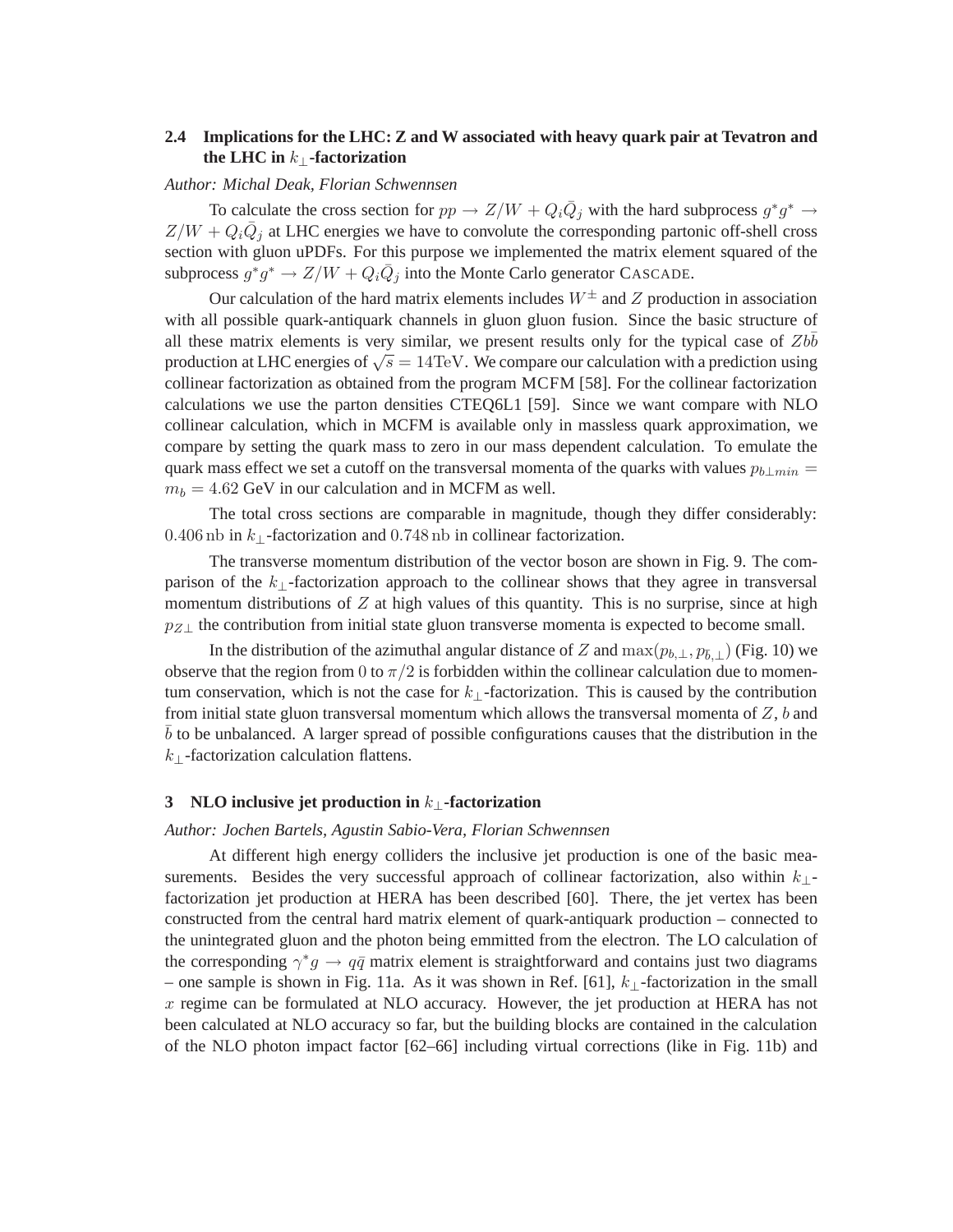

Fig. 9: Comparison of cross sections differential in transverse momentum of the produced Z gauge boson. Calculation with massless b-quarks.



Fig. 10: Comparison of cross sections differential in distance in azimuthal angle of Z and higher  $p_\perp b/\bar{b}$ . Calculation with massless b-quarks.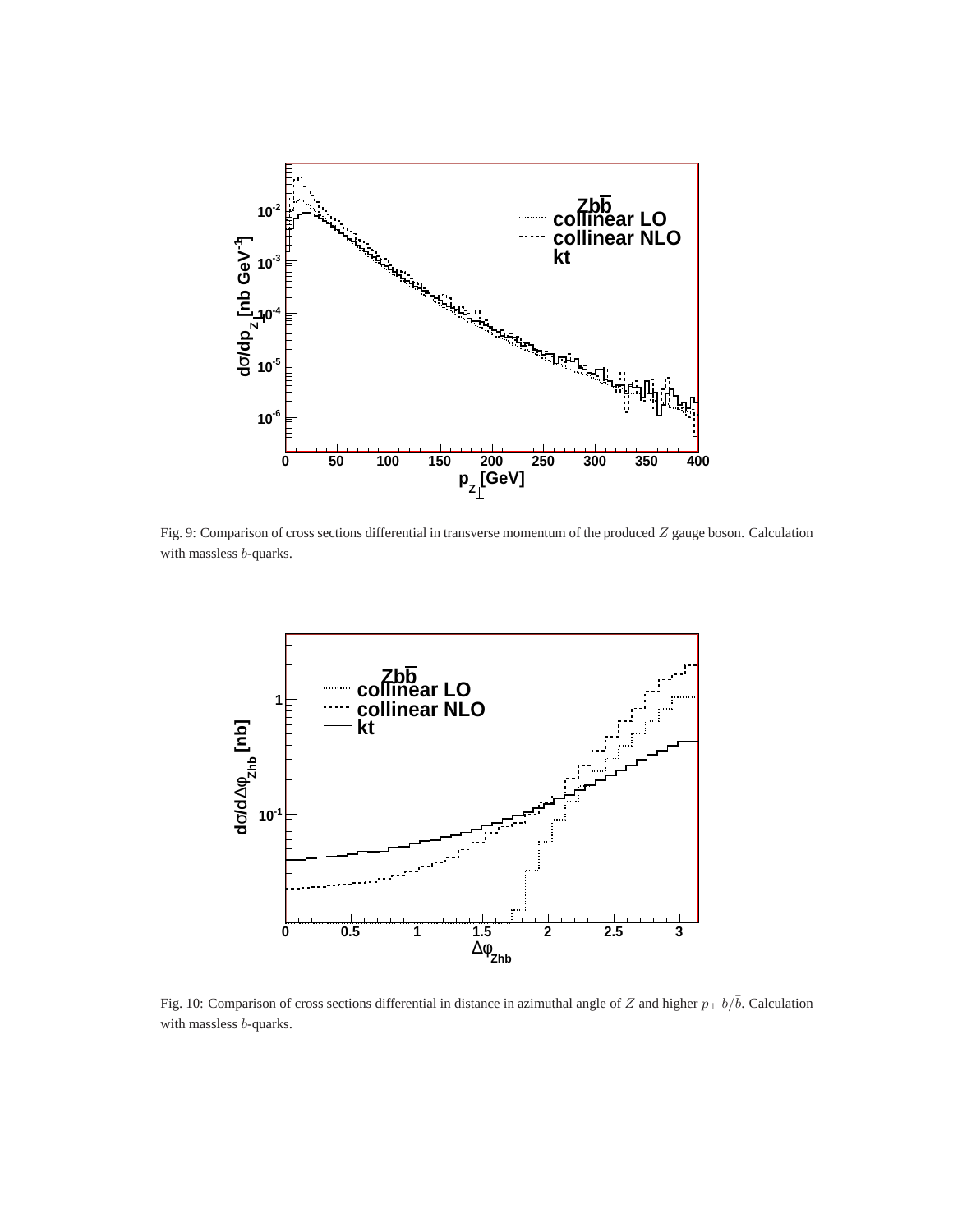

Fig. 11: sample diagrams for the dijet vertex in DIS.

corrections due to the emission of an additional gluon. For such a gluon one has to separate the case where the gluon is 'close' to the vertex, giving a standard real correction to the process (like in Fig. 11c), or where the gluon is 'well separated' from the vertex (like indicated in Fig. 11d). Another contribution (symbolically indicated in Fig. 11e) would come from the different energy scales at the jet and the proton vertices. The nature of these latter corrections will become more clear when we discuss in the following the jet vertex for hadron-hadron scattering.

In  $k_{\perp}$ -factorization of hadron-hadron collisions, the jet emission vertex can be identified with the Reggeon-Reggeon-gluon vertex (indicated in Fig. 12a). Its square is nothing else but the LO BFKL-kernel. Since the BFKL equation – from which  $k_{\perp}$ -factorization can be derived – has been formulated at NLO [67, 68] as well, it is also possible to calculate the jet emission vertex at this order [61] taking into account that at NLO also the Reggeon-Reggeon-gluon-gluon and Reggeon-Reggeon-quark-antiquark vertices enter the game. It is not sufficient to simply start from the fully integrated emission vertex as used in the NLO BFKL kernel [67, 68]. Rather, one has to carefully separate all the different contributions in their unintegrated form before one can combine them. Moreover, special care has to be taken on the correct treatment of the energy scales involved.

Instead of deriving in detail all the formulas, let us focus on the nature of the different contributions to the NLO jet vertex. In Fig. 12 we represent the different types of contributions by a symbolic diagram. At NLO virtual corrections to the vertex enter the game as shown in Fig. 12b. Since off-shell amplitudes per se are not gauge invariant, the calculation has to be performed as an embedded process. One can *e.g.* consider the process  $q + q \rightarrow q + q + q$  in multi-Regge-kinematics and extract the off-shell Reggeon-Reggeon-gluon vertex. Virtual corrections to this process then also include diagrams (like box diagrams) which do not factorize individually but only in the sum. Therefore, Fig. 12b can only be regarded as one specific example of a virtual correction.

The real corrections to the one jet production consist of two gluon and quark-antiquark production. For the quark-antiquark production one just has to distinguish two cases: either both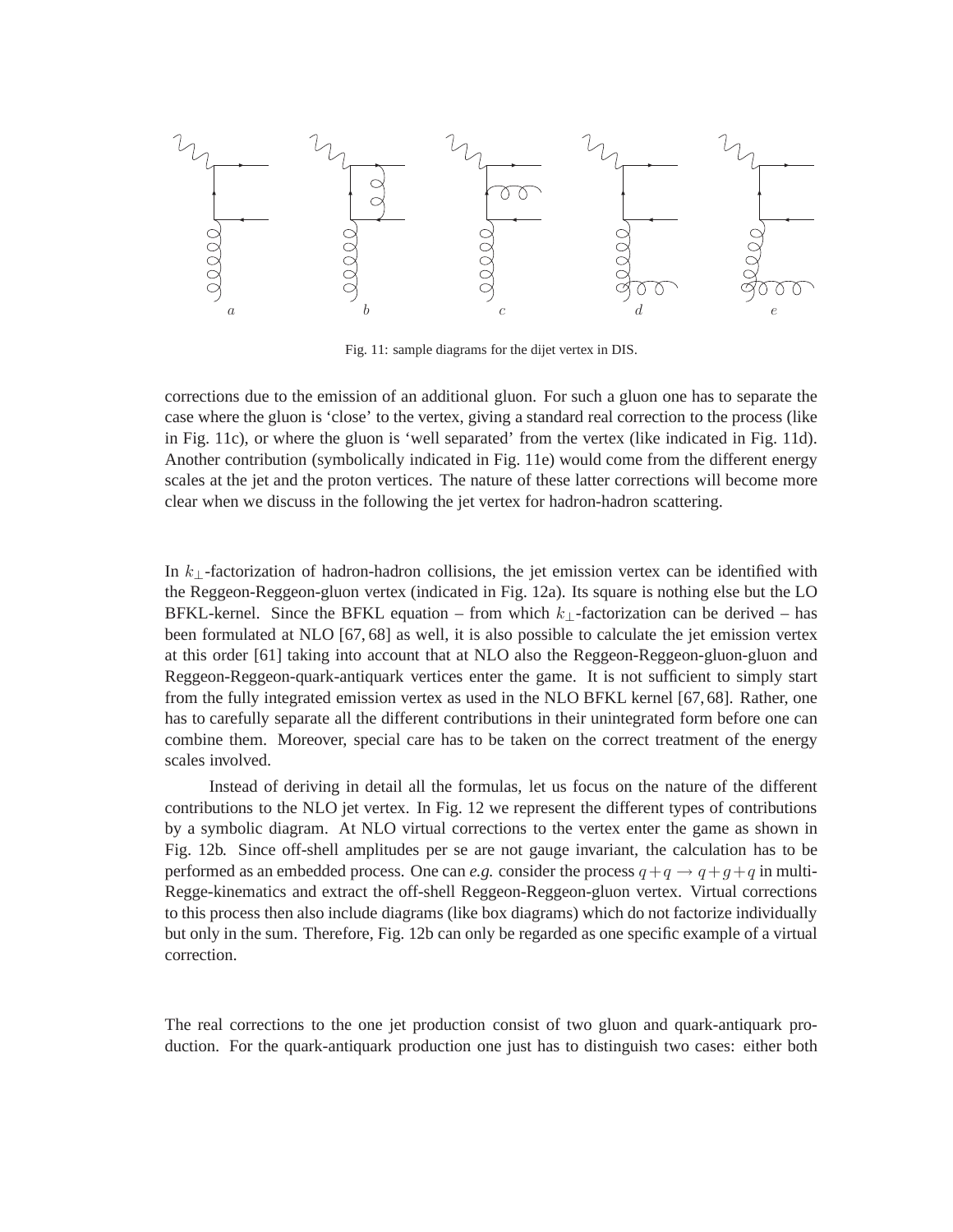

Fig. 12: sample diagrams for the jet vertex in pp.

particles are 'well separated' and only one forms the jet while the other contributes to the inclusive part (Fig. 12c), or they are 'close to each other' and form one jet (Fig. 12e). The question, whether they are 'well separated' or 'close to each other', has to be answered by a specific jet definition. The same distinction has to be made for the two gluon production (Fig. 12d and Fig. 12f).

However, the two-gluon production involves some subtleties. Even if the two gluons cannot be combined in one jet, there still remains the question whether the gluon belongs to the same emission vertex or to different ones. A more detailed study of the arrangement of diagrams in the complete framework of NLO BFKL [61,69] reveals that a contribution from the two neighbored rungs (Fig. 12g) has to be reorganized into the NLO vertex at hand. The contributions in Fig. 12d and Fig 12g both depend on the scale  $s_{\Lambda}$  which separates the multi-Regge-kinematics from the quasi-multi-Regge-kinematics. The inclusion of the contribution in Fig. 12g makes the NLO jet vertex (and the NLO BFKL kernel) – to next-to-leading accuracy – independent of  $s_\Lambda$ .

The original formulation of the BFKL approach relies on the scattering of two objects providing an intrinsic and similar hard scale. Instead, in our setting we have to deal with the evolution between the proton – at a soft scale – and the jet – at a hard scale. This imbalance 'tilts' the whole evolution such that in fact the BFKL evolution kernel gets a correction introducing some additional collinear evolution. In the language of BFKL this can be understood as the change from a symmetric energy scale  $s_0$  – like  $s_0 = \sqrt{Q_1 Q_2}$  for two colliding objects with scales  $Q_1$  and  $Q_2$  respectively – to an asymmetric one  $s_0 = k_{\perp, \text{Jet}}^2$ . In the end, the result does not depend on this artificial energy scale  $s_0$ , which is ensured by compensating corrections to the impact factors. With respect to the gluon ladder, our jet vertex acts as a kind of impact factor and hence receives from above and below two corrections due to this energy scale change. These complex dependencies involve a large number of concrete diagrams – we only symbolically mark by Fig. 12h that the tilted gluon evolution leads to a correction of the jet emission vertex.

The virtual corrections (Fig. 12b) themselves are infrared divergent. These divergences are canceled by the real corrections (Fig. 12c-f) after they are integrated over. To obtain a jet vertex which is explicitly free of divergences, additional effort has to be made. After identification of those terms in the real corrections which will lead to divergences, one can compensate them by an unintegrated subtraction term, while the integrated subtraction term (which in fact is added such that effectively the result is not changed) cancels the explicit divergences of the virtual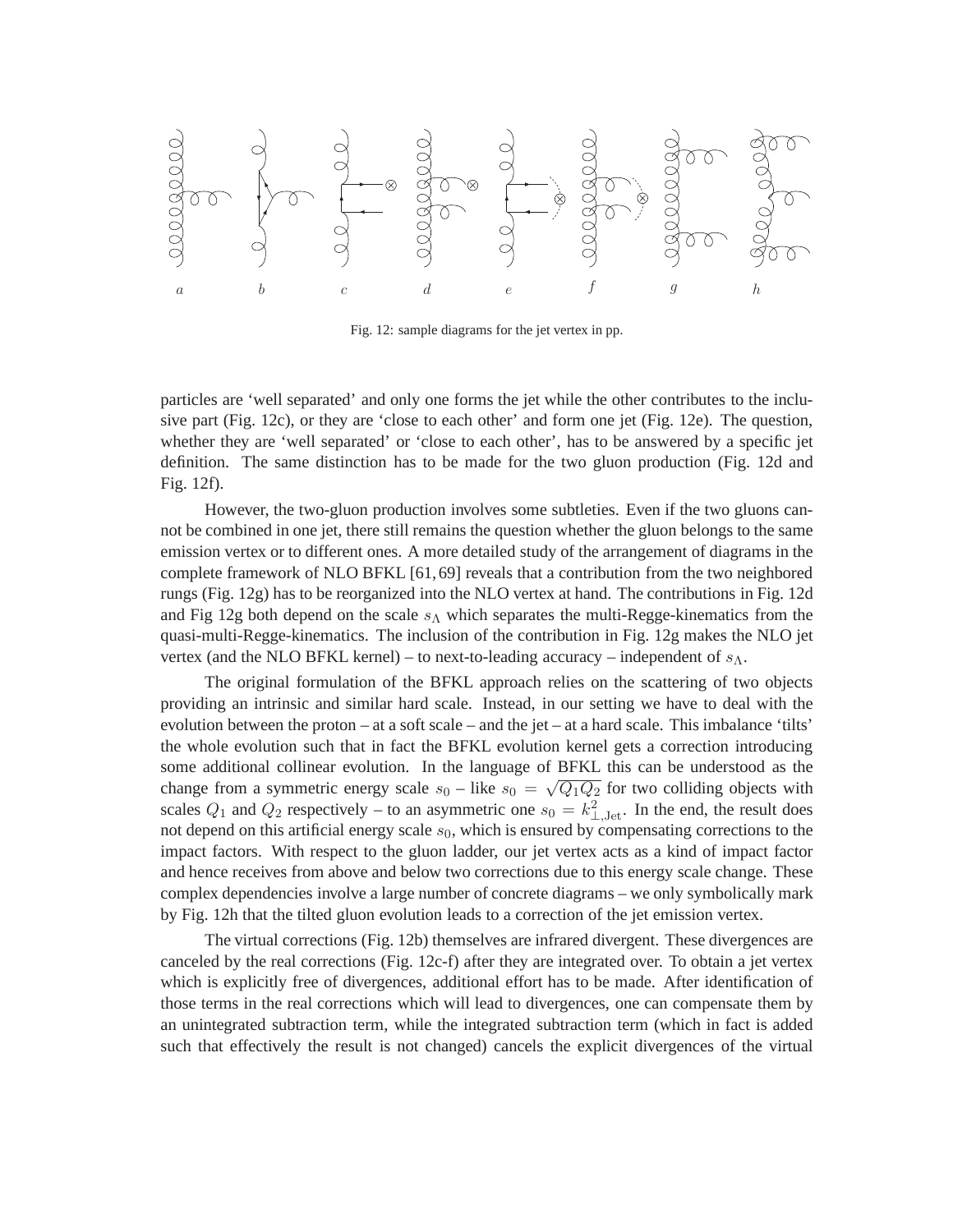corrections. The exact form of this subtraction term as well as all other formulas which are needed can be found in Ref. [61].

## **4 Multijet production in the multi-Regge limit: Mueller–Navelet and forward jets**

### *Authors: Agust´ın Sabio Vera, Florian Schwennsen*

In this section we briefly describe the calculations performed in [70–73] to obtain the azimuthal angle correlations in Mueller–Navelet jets [74] and forward jets at HERA using the Balitsky–Fadin–Kuraev–Lipatov (BFKL) equation in the next–to–leading (NLO) approximation [67,68] (see also [75–78]). We first comment on the normalized differential cross section for Mueller–Navelet jets. As it is quite insensitive to the parton distribution functions we can simply operate with partonic cross sections, *i.e.*

$$
\frac{d\hat{\sigma}}{d^2 \vec{q}_1 d^2 \vec{q}_2} = \frac{\pi^2 \bar{\alpha}_s^2}{2} \frac{1}{q_1^2 q_2^2} \int \frac{d\omega}{2\pi i} e^{\omega Y} f_{\omega} (\vec{q}_1, \vec{q}_2), \qquad (12)
$$

where  $\bar{\alpha}_s = \alpha_s N_c / \pi$ ,  $\vec{q}_{1,2}$  are the transverse momenta of the tagged jets, and Y their relative rapidity. The Green's function carries the bulk of the Y dependence and is the solution to the NLO BFKL equation,

$$
\left(\omega - \bar{\alpha}_s \hat{K}_0 - \bar{\alpha}_s^2 \hat{K}_1\right) \hat{f}_\omega = \hat{1},\tag{13}
$$

which acts on the basis including the azimuthal angle, *i.e.*,

$$
\langle \vec{q} | \nu, n \rangle = \frac{1}{\pi \sqrt{2}} \left( q^2 \right)^{i\nu - \frac{1}{2}} e^{i n \theta}.
$$
 (14)

As Y increases the azimuthal angle dependence is controlled by the kernel and it is then reasonable to use LO jet vertices which are much simpler than the NLO ones [79, 80]. The differential cross section in the azimuthal angle  $\phi = \theta_1 - \theta_2 - \pi$ , with  $\theta_i$  being the angles of the two tagged jets, reads

$$
\frac{d\hat{\sigma}\left(\alpha_s, Y, p_{1,2}^2\right)}{d\phi} = \frac{\pi^2 \bar{\alpha}_s^2}{4\sqrt{p_1^2 p_2^2}} \sum_{n=-\infty}^{\infty} e^{in\phi} \mathcal{C}_n(Y), \qquad (15)
$$

where  $p_1$  and  $p_2$  are the cuts on transverse momenta and

$$
\mathcal{C}_n(Y) = \frac{1}{2\pi} \int_{-\infty}^{\infty} \frac{d\nu}{\left(\frac{1}{4} + \nu^2\right)} \left(\frac{p_1^2}{p_2^2}\right)^{i\nu} e^{\chi\left(|n|, \frac{1}{2} + i\nu, \bar{\alpha}_s(p_1 p_2)\right)Y}, \tag{16}
$$

and the NLO kernel can be written as

$$
\chi(n,\gamma,\bar{\alpha}_s) = \bar{\alpha}_s \chi_0(n,\gamma) + \bar{\alpha}_s^2 \left( \chi_1(n,\gamma) - \frac{\beta_0}{8N_c} \frac{\chi_0(n,\gamma)}{\gamma(1-\gamma)} \right). \tag{17}
$$

The eigenvalue of the LO kernel is  $\chi_0(n, \gamma) = 2\psi(1) - \psi(\gamma + \frac{n}{2})$  $\frac{n}{2}$ ) –  $\psi\left(1-\gamma+\frac{n}{2}\right)$  $\frac{n}{2}$ ), with  $\psi$ the logarithmic derivative of the Euler function. The action of  $\hat{K}_1$ , in  $\overline{\text{MS}}$  scheme, can be found in [81]. The full cross section only depends on the  $n = 0$  component,

$$
\hat{\sigma} = \frac{\pi^3 \bar{\alpha}_s^2}{2\sqrt{p_1^2 p_2^2}} \mathcal{C}_0 \left( Y \right). \tag{18}
$$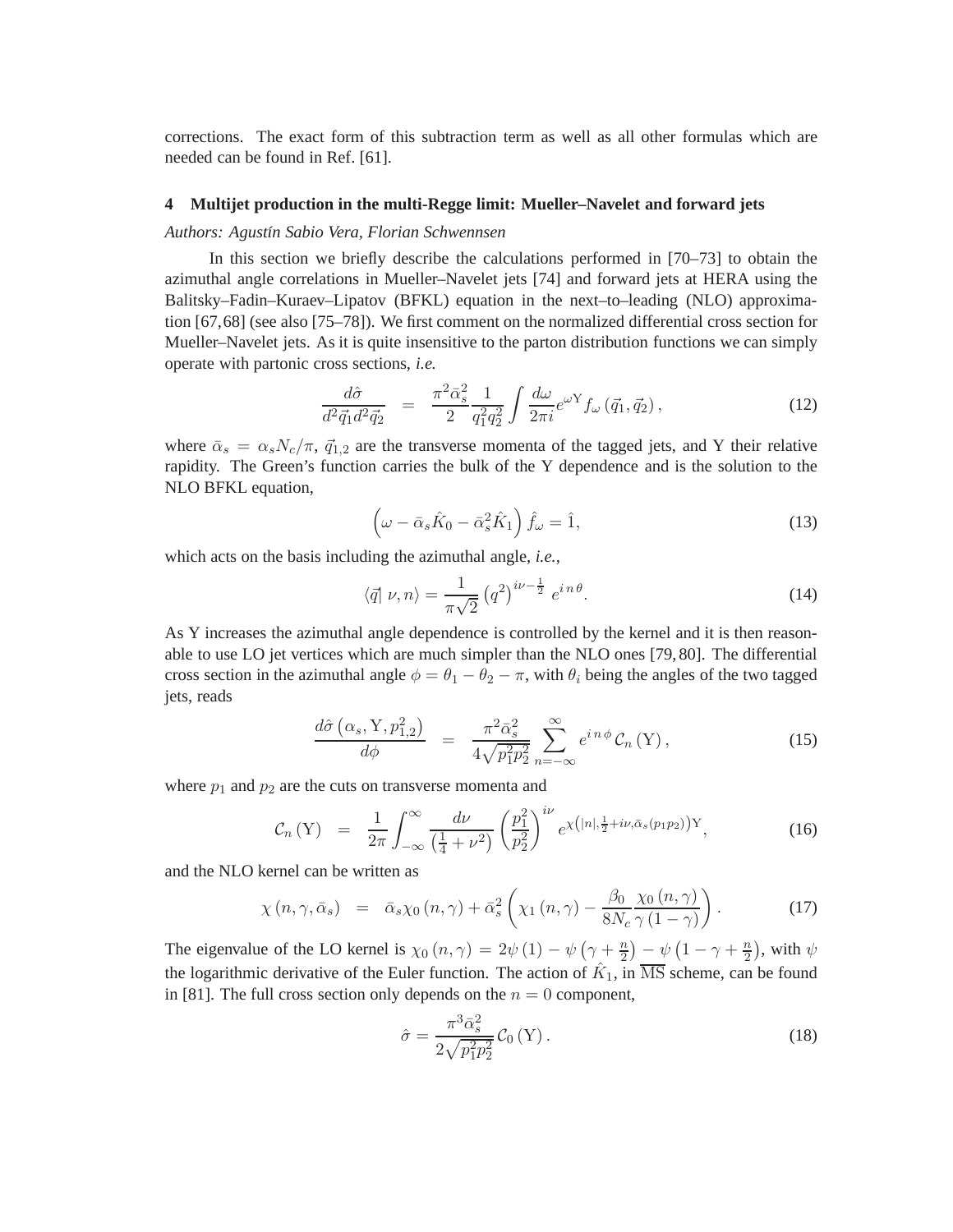The average of the cosine of the azimuthal angle times an integer projects out the contribution from each of these angular components:

$$
\frac{\langle \cos(m\phi) \rangle}{\langle \cos(n\phi) \rangle} = \frac{\mathcal{C}_m(Y)}{\mathcal{C}_n(Y)}.
$$
\n(19)

The normalized differential cross section is

$$
\frac{1}{\hat{\sigma}} \frac{d\hat{\sigma}}{d\phi} = \frac{1}{2\pi} \sum_{n=-\infty}^{\infty} e^{in\phi} \frac{\mathcal{C}_n(Y)}{\mathcal{C}_0(Y)} = \frac{1}{2\pi} \left\{ 1 + 2 \sum_{n=1}^{\infty} \cos(n\phi) \left\langle \cos(n\phi) \right\rangle \right\}.
$$
 (20)

The BFKL resummation is not stable at NLO for zero conformal spin. A manifestation of this lack of convergence is what we found in the gluon–bremsstrahlung scheme where our NLO distributions have an unphysical behavior whenever the  $n = 0$  conformal spin appears in the calculation. To solve this problem we imposed compatibility with renormalization group evolution in the DIS limit following [82–84] for all conformal spins. The new kernel with collinear improvements to all orders in the coupling reads [70–73]

$$
\omega = \bar{\alpha}_s (1 + A_n \bar{\alpha}_s) \left\{ 2 \psi(1) - \psi \left( \gamma + \frac{|n|}{2} + \frac{\omega}{2} + B_n \bar{\alpha}_s \right) \right\}
$$

$$
- \psi \left( 1 - \gamma + \frac{|n|}{2} + \frac{\omega}{2} + B_n \bar{\alpha}_s \right) \right\} + \bar{\alpha}_s^2 \left\{ \chi_1(|n|, \gamma) - \frac{\beta_0}{8N_c} \frac{\chi_0(n, \gamma)}{\gamma(1 - \gamma)} \right\}
$$

$$
- A_n \chi_0(|n|, \gamma) + \left( \psi' \left( \gamma + \frac{|n|}{2} \right) + \psi' \left( 1 - \gamma + \frac{|n|}{2} \right) \right) \left( \frac{\chi_0(|n|, \gamma)}{2} + B_n \right) \right\}, \tag{21}
$$

where  $A_n$  and  $B_n$  are collinear coefficients [70–73]. After this extra resummation our observables have a good physical behavior and are independent of the renormalization scheme. However, it is very important to stress that the asymptotic behavior of the BFKL resummation is convergent for non zero conformal spins. This is why we propose that the ideal distributions to investigate BFKL effects experimentally are those of the form  $\langle \cos(m\phi) \rangle / \langle \cos(n\phi) \rangle$  with  $m, n \neq 0$ , we will see below that in this case the difference between the predictions at LO and at higher orders results is very small.

### **4.1 Mueller–Navelet jets at the LHC**

Long ago, the DØ [85] collaboration analyzed data for Mueller–Navelet jets at  $\sqrt{s} = 630$  and 1800 GeV. For the angular correlation, LO BFKL predictions were first obtained in [86, 87] and failed to describe the data since the LO results were far too decorrelated. On the other hand, a more conventional fixed order NLO analysis using JETRAD underestimated the decorrelation, while HERWIG was in agreement with the data.

In Fig. 13 we compare the Tevatron data for  $\langle \cos \phi \rangle = C_1/C_0$  with our LO, NLO and collinearly resummed predictions. For Tevatron's cuts, where the lower cut off in transverse momentum for one jet is 20 GeV and for the other 50 GeV, the NLO calculation is instable under renormalization scheme changes. The convergence of our observables is poor whenever the coefficient associated to zero conformal spin,  $C_0$ , is used in the calculation. If we eliminate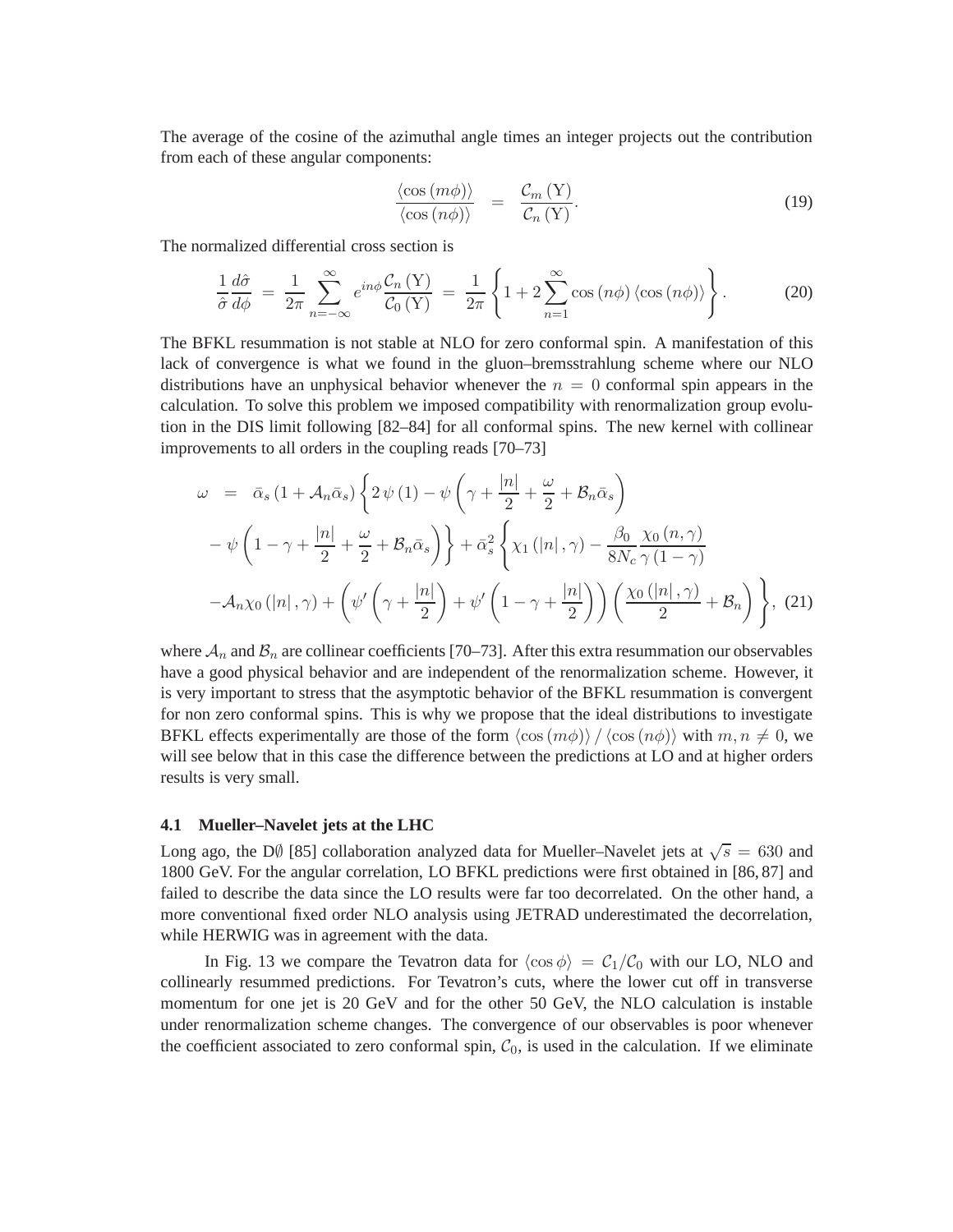

Fig. 13: Left:  $\langle \cos \phi \rangle = C_1/C_0$  and Right:  $\frac{\langle \cos 2\phi \rangle}{\langle \cos \phi \rangle} = \frac{C_2}{C_1}$ , at a  $p\bar{p}$  collider with  $\sqrt{s} = 1.8$  TeV for BFKL at LO (solid) and NLO (dashed). The results from the resummation presented in the text are shown as well (dash–dotted).

this coefficient by calculating the ratios defined in Eq. (19) then the predictions are very stable, see Fig. 13.

The full angular dependence studied at the Tevatron by the  $D\emptyset$  collaboration was published in [85]. In Fig. 14 we compare this measurement with the predictions obtained in our approach. For the differential cross section we also make predictions for the LHC at larger Y in Fig. 15. We estimated several uncertainties in our approach which are represented by gray bands.



Fig. 14:  $\frac{1}{N} \frac{dN}{d\phi}$  in a  $p\bar{p}$  collider at  $\sqrt{s}$ =1.8 TeV using a LO (stars), NLO (squares) and resummed (triangles) BFKL kernel. Plots are shown for  $Y = 3$  (left) and  $Y = 5$  (right).

### **4.2 Forward jets at HERA**

In this section we apply the BFKL formalism to predict the decorrelation in azimuthal angle between the electron and a forward jet associated to the proton in Deep Inelastic Scattering (DIS). When the separation in rapidity space between the scattered electron and the forward jet is large and the transverse momentum of the jet is similar to the virtuality of the photon resolving the hadron, then the dominant terms are of BFKL type. This process is similar to that of Mueller– Navelet jets, the only difference being the substitution of one jet vertex by the vertex describing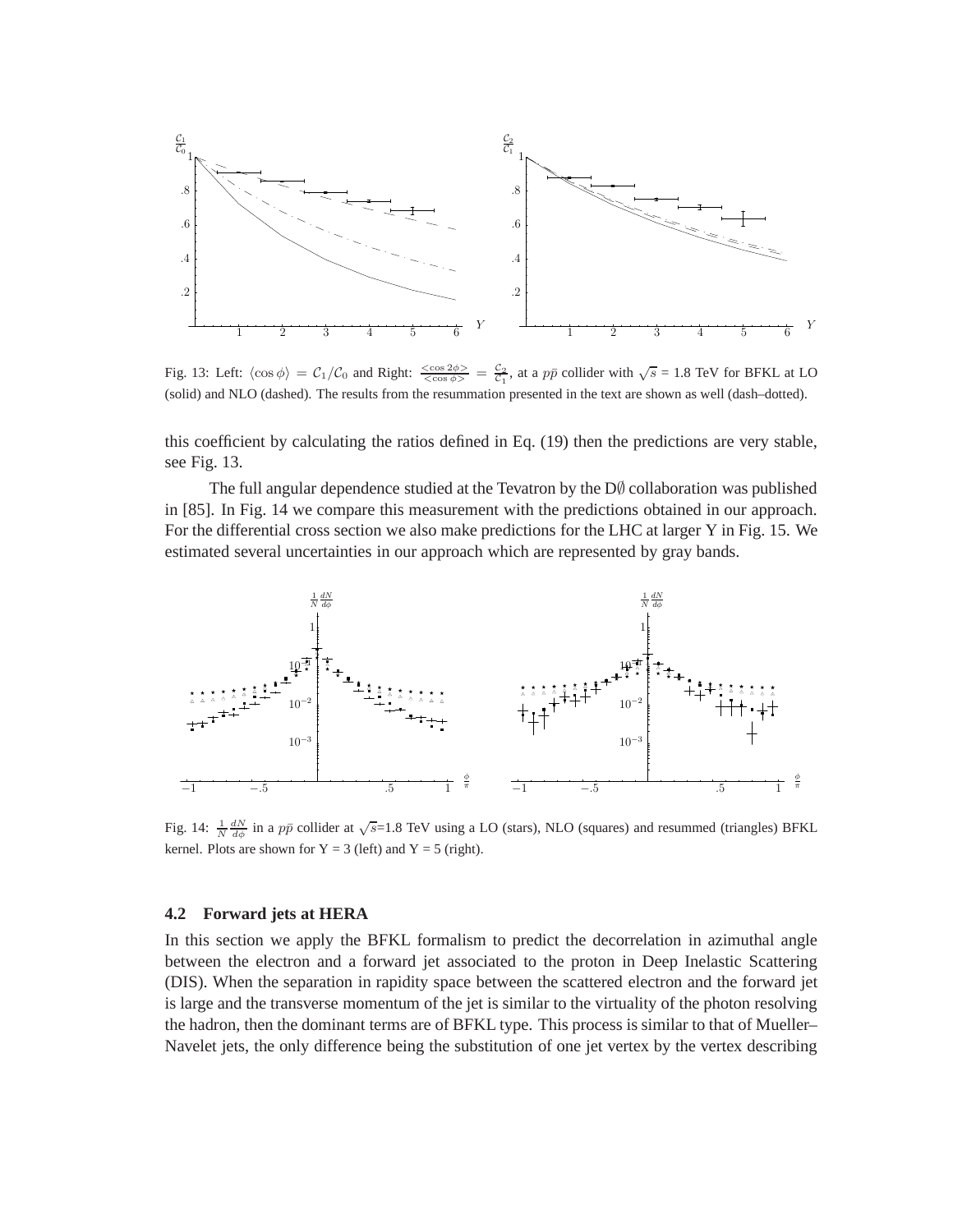

Fig. 15:  $\frac{1}{\sigma} \frac{d\sigma}{d\phi}$  in our resummation scheme for rapidities Y = 7, 9, 11 from top to bottom. The gray band reflects the uncertainty in  $s_0$  and in the renormalization scale  $\mu$ .

the coupling of the electron to the BFKL gluon Green's function via a quark–antiquark pair. Azimuthal angles in forward jets were studied at LO in [88]. We improved their calculation by considering the NLO BFKL kernel and collinear improved versions of it. Fixed order calculations can be found in [89].

In the production of a forward jet in DIS it is necessary to extract a jet with a large longitudinal momentum fraction  $x_{FJ}$  from the proton. When this jet is characterized by a hard scale in the form of a large  $p_t$  it is possible to use conventional collinear factorization to describe the process and the production rate may be written as

$$
\sigma(s) = \int dx_{\rm FJ} f_{\rm eff}(x_{\rm FJ}, \mu_F^2) \hat{\sigma}(\hat{s}), \qquad (22)
$$

with  $\hat{\sigma}(\hat{s})$  denoting the partonic cross section, and the effective parton density [90] being

$$
f_{\text{eff}}(x,\mu_F^2) = G(x,\mu_F^2) + \frac{4}{9} \sum_f \left[ Q_f(x,\mu_F^2) + \bar{Q}_f(x,\mu_F^2) \right],\tag{23}
$$

where the sum runs over all quark flavors, and  $\mu_F$  stands for the factorization scale.

The final expression for the cross section at hadronic level is of the form

$$
\frac{d\sigma}{dY \, d\phi} = C_0(Y) + C_2(Y) \cos 2\phi, \tag{24}
$$

with

$$
C_n(Y) = \frac{\pi^2 \bar{\alpha}_s^2}{2} \int_{\text{cuts}} dx_{\text{FJ}} dQ^2 dy f_{\text{eff}}(x_{\text{FJ}}, Q^2) B^{(n)}(y, Q^2, Y) \delta\left(x_{\text{FJ}} - \frac{Q^2 e^Y}{ys}\right), \tag{25}
$$

where the index in the integral sign refers to the cuts

$$
20 \text{ GeV}^2 < Q^2 < 100 \text{ GeV}^2, \quad 0.05 < y < 0.7, \quad 5 \cdot 10^{-3} > x_{\text{Bj}} > 4 \cdot 10^{-4}. \tag{26}
$$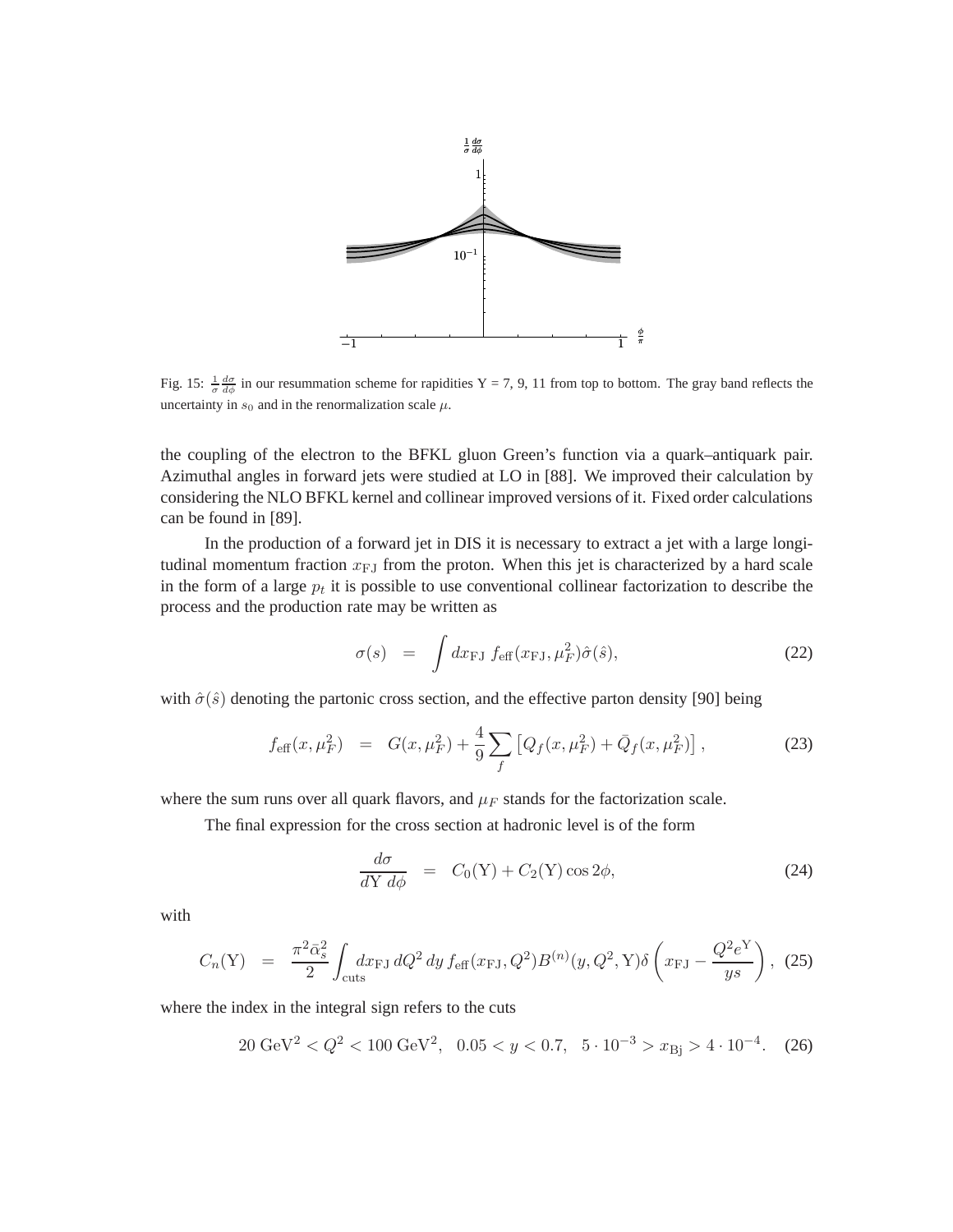The integration over the longitudinal momentum fraction  $x_{FJ}$  of the forward jet involves a delta function fixing the rapidity  $Y = \ln x_{FJ}/x_{Bj}$  and  $B^{(n)}$  is a complicated function which can be found in [70–73].

Since the structure of the electron vertex singles out the components with conformal spin 0 and 2, the number of observables related to the azimuthal angle dependence is limited when compared to the Mueller–Navelet case. The most relevant observable is the dependence of the average  $\langle \cos 2\phi \rangle = C_2/C_0$  with the rapidity difference between the forward jet and outgoing lepton. It is natural to expect that the forward jet will be more decorrelated from the leptonic system as the rapidity difference is larger since the phase space for further gluon emission opens up. This is indeed what we observe in our numerical results shown in Fig. 16. We find similar results to the Mueller–Navelet jets case where the most reliable calculation is that with a collinearly– improved kernel. The main effect of the higher order corrections is to increase the azimuthal angle correlation for a given rapidity difference, while keeping the decrease of the correlation as Y grows.



Fig. 16:  $<$  cos 2 $\phi$  > at the ep collider HERA at leading (solid), next to leading order (dashed), and for resummed kernel (dash-dotted).

### **5 NLL BFKL effects: Mueller-Navelet and forward jets**

*Author: Christophe Royon*

### **5.1 Forward jets at HERA**

Following the successful BFKL [91–93] parametrisation of the forward-jet cross-section  $d\sigma/dx$ at Leading Order (LO) at HERA [75,94,95], it is possible to perform a similar study using Nextto-leading (NLL) resummed BFKL kernels. This method can be used for forward jet production at HERA in particular, provided one takes into account the right two scales of the forward-jet problem, namely  $Q^2$  for the lepton and  $k<sub>T</sub><sup>2</sup>$  for the jet vertex respectively. In this short report, we will only discuss the phenomelogical aspects and all detailed calculations can be found in Ref. [71, 73, 76, 77] for forward jets at HERA and in Ref. [78] for Mueller-Navelet jets at the Tevatron and the LHC.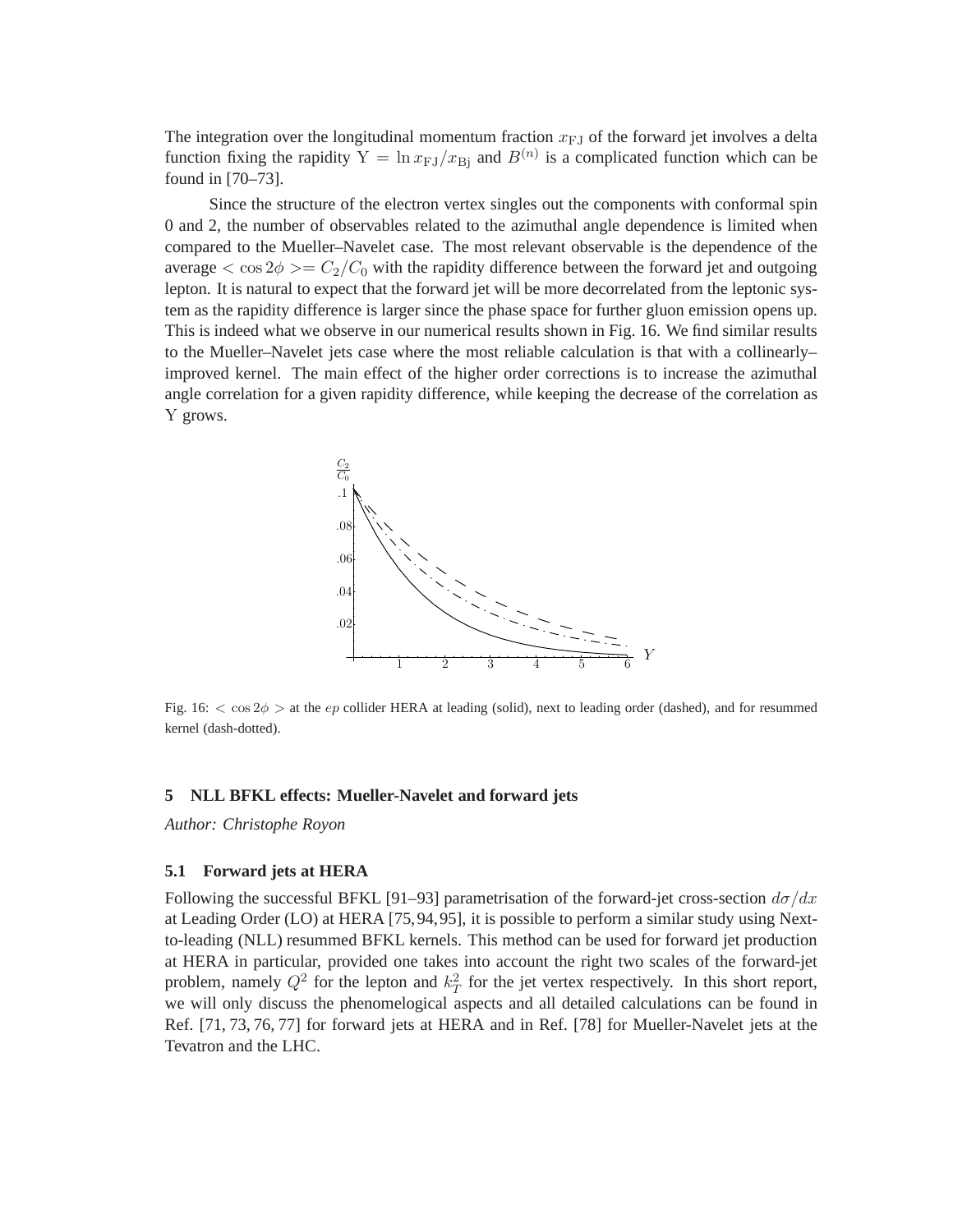

Fig. 17: Comparison between the H1  $d\sigma/dx$  measurement with predictions for BFKL-LL, BFKL-NLL (S3 and S4 schemes) and DGLAP NLO calculations (see text). S4, S3 and LL BFKL cannot be distinguished on that figure.

The BFKL NLL [67, 68, 96] longitudinal transverse cross section reads:

$$
\frac{d\sigma_{T,L}^{\gamma\ast p\to JX}}{dx_J dk_T^2} = \frac{\alpha_s(k_T^2)\alpha_s(Q^2)}{k_T^2 Q^2} f_{eff}(x_J, k_T^2) \int d\gamma \left(\frac{Q^2}{k_T^2}\right)^{\gamma} \phi_{T,L}^{\gamma}(\gamma) e^{\bar{\alpha}(k_T Q)\chi_{eff}[\gamma,\bar{\alpha}(k_T Q)]Y} (27)
$$

where the  $\chi_{eff}$  is the effective BFKL NLL kernel and the  $\phi$  are the transverse and longitunal impact factors taken at LL. The effective kernel  $\chi_{eff}(\gamma, \bar{\alpha})$  is defined from the NLL kernel  $\chi_{NLL}(\gamma,\omega)$  by solving the implicit equation numerically

$$
\chi_{eff}(\gamma,\bar{\alpha}) = \chi_{NLL} [\gamma,\bar{\alpha} \chi_{eff}(\gamma,\bar{\alpha})]. \tag{28}
$$

The integration over  $\gamma$  in Eq. 27 is performed numerically. It is possible to fit directly  $d\sigma/dx$  measured [97] by the H1 collaboration using this formalism with one single parameter, the normalisation. The values of  $\chi_{NLL}$  are taken at NLL [67,68,96] using different resummation schemes to remove spurious singularities defined as S3 and S4 [82]. Contrary to LL BFKL, it is worth noticing that the coupling constant  $\alpha_S$  is taken using the renormalisation group equations, the only free parameter in the fit being the normalisation.

To compute  $d\sigma/dx$  in the experimental bins, we need to integrate the differential cross section on the bin size in  $Q^2$ ,  $x_J$  (the momentum fraction of the proton carried by the forward jet),  $k_T$  (the jet transverse momentum), while taking into account the experimental cuts. To simplify the numerical calculation, we perform the integration on the bin using the variables where the cross section does not change rapidly, namely  $k_T^2/Q^2$ ,  $\log 1/x_J$ , and  $1/Q^2$ . Experimental cuts are treated directly at the integral level (the cut on  $0.5 < k_T^2/Q^2 < 5$  for instance) or using a toy Monte Carlo. More detail can be found about the fitting procedure in Appendix A of Ref. [75].

The NLL fits [71, 73, 76, 77] can nicely describe the H1 data [97] for the S4 and S3 schemes [71, 73, 75–77, 94, 95] ( $\chi^2 = 0.48/5$  and  $\chi^2 = 1.15/5$  respectively per degree of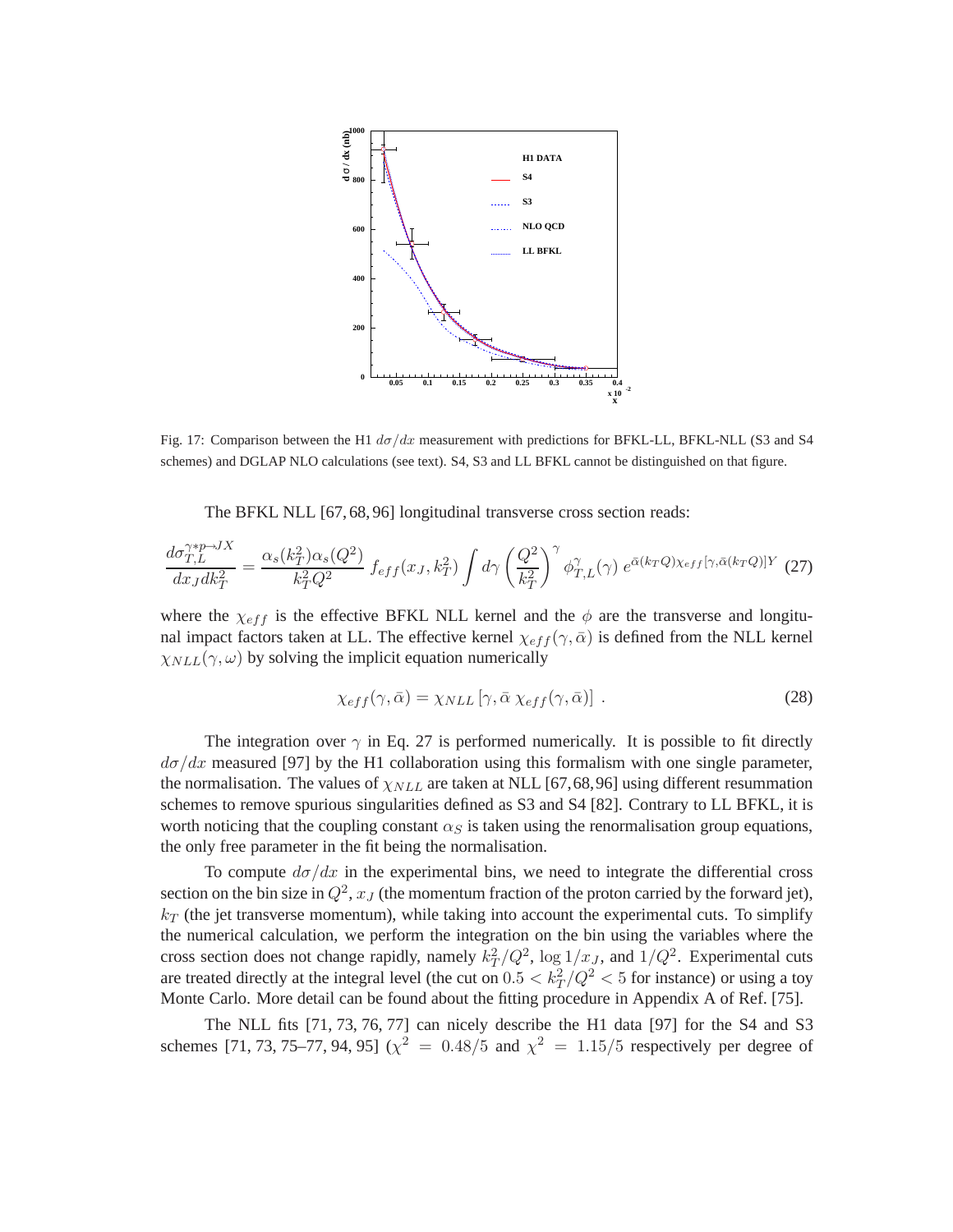

**d** σ**/dx dp<sup>T</sup> <sup>2</sup> d Q<sup>2</sup> - H1 DATA**

Fig. 18: Comparison between the H1 measurement of the triple differential cross section with predictions for BFKL-LL, BFKL-NLL and DGLAP NLO calculations (see text).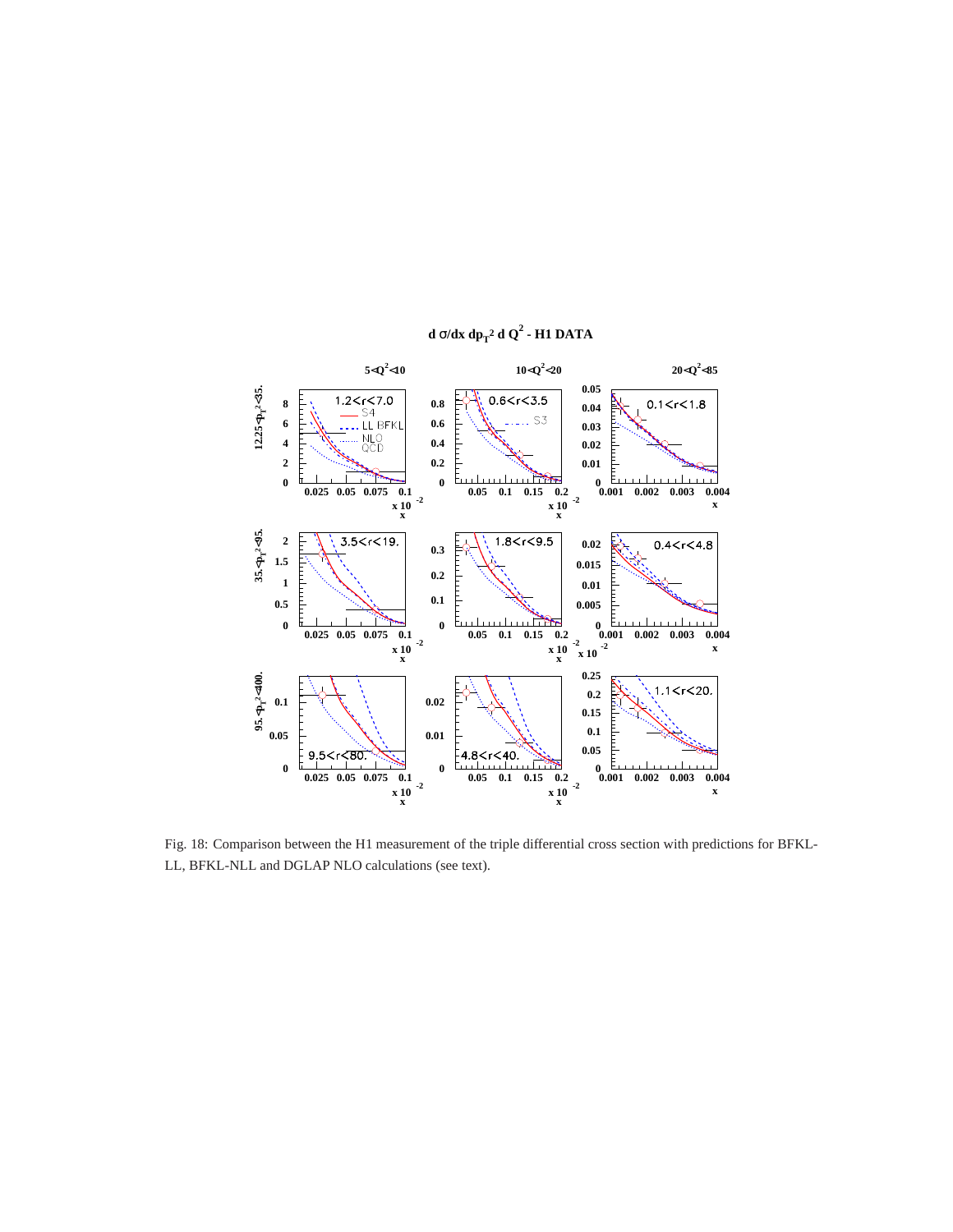freedom with statistical and systematic errors added in quadrature). The curve using a LL fit is indistinguishable in Fig. 17 from the result of the BFKL-NLL fit. The DGLAP NLO calculation fails to describe the H1 data at lowest  $x$  (see Fig. 17). We also checked the effect of changing the scale in the exponential of Eq. 27 from  $k_T Q$  to  $2k_T Q$  or  $k_T Q/2$  which leads to a difference of 20% on the cross section while changing the scale to  $k<sub>T</sub><sup>2</sup>$  or  $Q<sup>2</sup>$  modifies the result by less than 5% which is due to the cut on  $0.5 < k_T^2/Q^2 < 5$ . Implementing the higher-order corrections in the impact factor due to exact gluon dynamics in the  $\gamma^* \to q\bar{q}$  transition [98] changes the result by less than 3%.

The H1 collaboration also measured the forward jet triple differential cross section [97] and the results are given in Fig. 18. We keep the same normalisation coming from the fit to  $d\sigma/dx$  to predict the triple differential cross section. The BFKL LL formalism leads to a good description of the data when  $r = k_T^2/Q^2$  is close to 1 and deviates from the data when r is further away from 1. This effect is expected since DGLAP radiation effects are supposed to occur when the ratio between the jet  $k_T$  and the virtual photon  $Q^2$  are further away from 1. The BFKL NLL calculation including the  $Q^2$  evolution via the renormalisation group equation leads to a good description of the H1 data on the full range. We note that the higher order corrections are small when  $r \sim 1$ , when the BFKL effects are supposed to dominate. By contrast, they are significant as expected when  $r$  is different from one, i.e. when DGLAP evolution becomes relevant. We notice that the DGLAP NLO calculation fails to describe the data when  $r \sim 1$ , or in the region where BFKL resummation effects are expected to appear.

In addition, we checked the dependence of our results on the scale taken in the exponential of Eq. 27. The effect is a change of the cross section of about 20% at low  $p_T$  increasing to 70% at highest  $p_T$ . Taking the correct gluon kinematics in the impact factor lead as expected to a better description of the data at high  $p_T$  [71, 73, 76, 77].

### **5.2 Mueller-Navelet jets at the Tevatron and the LHC**

Mueller-Navelet jets are ideal processes to study BFKL resummation effects [74]. Two jets with a large interval in rapidity and with similar tranverse momenta are considered. A typical observable to look for BFKL effects is the measurement of the azimuthal correlations between both jets. The DGLAP prediction is that this distribution should peak towards  $\pi$  - i.e. jets are back-to-back- whereas multi-gluon emission via the BFKL mechanism leads to a smoother distribution. The relevant variables to look for azimuthal correlations are the following:

$$
\begin{array}{rcl}\n\Delta \eta & = & y_1 - y_2 \\
y & = & (y_1 + y_2)/2 \\
Q & = & \sqrt{k_1 k_2} \\
R & = & k_2 / k_1\n\end{array}
$$

The azimuthal correlation for BFKL reads:

$$
2\pi \frac{d\sigma}{d\Delta \eta dR d\Delta \Phi} / \frac{d\sigma}{d\Delta \eta dR} = 1 + \frac{2}{\sigma_0(\Delta \eta, R)} \sum_{p=1}^{\infty} \sigma_p(\Delta \eta, R) \cos(p\Delta \Phi)
$$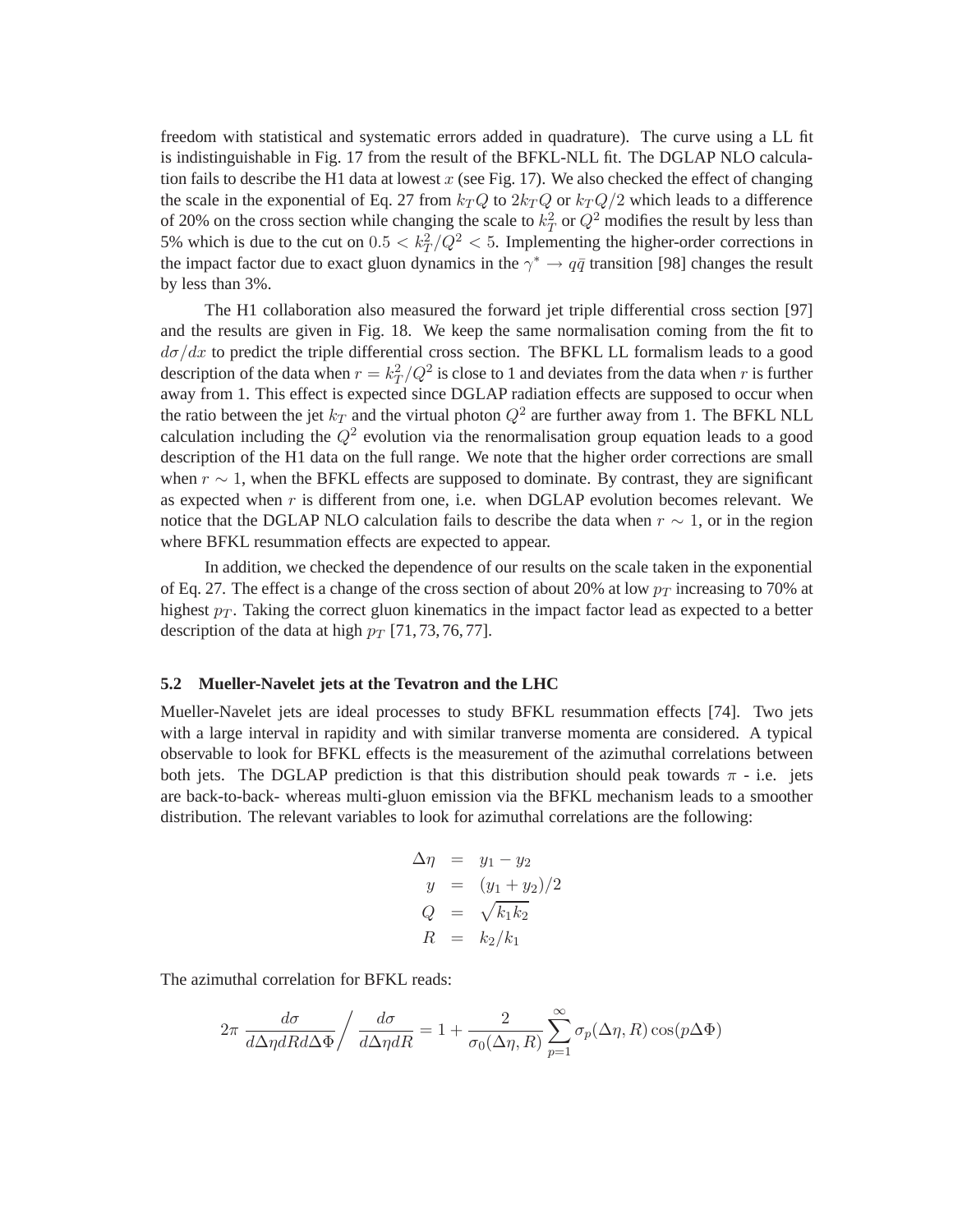



Fig. 19: The Mueller-Navelet jet ∆Φ distribution for LHC kinematics in the BFKL framework at LL (upper plots) and NLL-S4 (lower plots) accuracy for  $\Delta \eta$  = 6, 8, 10.

Fig. 20: Azimuthal correlations between jets with  $\Delta \eta$  =6, 8, 10 and 11 and  $p_T > 5$  GeV in the CDF acceptance. This measurement will represent a clear test of the BFKL regime.

where in the NLL BFKL framework,

$$
\sigma_p = \int_{E_T}^{\infty} \frac{dQ}{Q^3} \alpha_s (Q^2/R) \alpha_s (Q^2 R) \left( \int_{y_<}^{y_>} dy x_1 f_{eff}(x_1, Q^2/R) x_2 f_{eff}(x_2, Q^2 R) \right)
$$

$$
\int_{1/2-\infty}^{1/2+\infty} \frac{d\gamma}{2i\pi} R^{-2\gamma} e^{\bar{\alpha}(Q^2)\chi_{eff}(p,\gamma,\bar{\alpha})\Delta\eta}
$$

and  $\chi_{eff}$  is the effective resummed kernel. Computing the different  $\sigma_p$  at NLL for the resummation schemes S3 and S4 allowed us to compute the azimuthal correlations at NLL. As expected, the ∆Φ dependence is less flat than for BFKL LL and is closer to the DGLAP behaviour [78]. In Fig. 19, we display the observable  $1/\sigma d\sigma/d\Delta\Phi$  as a function of  $\Delta\Phi$ , for LHC kinematics. The results are displayed for different values of  $\Delta\eta$  and at both LL and NLL accuracy using the S4 resummation scheme. In general, the  $\Delta \Phi$  spectra are peaked around  $\Delta \Phi = 0$ , which is indicative of jet emissions occuring back-to-back. In addition the  $\Delta\Phi$  distribution flattens with increasing  $\Delta \eta = y_1 - y_2$ . Note the change of scale on the vertical axis which indicates the magnitude of the NLL corrections with respect to the LL-BFKL results. The NLL corrections slow down the azimuthal angle decorrelations for both increasing  $\Delta \eta$  and R deviating from 1. We also studied the  $R$  dependence of our prediction which is quite weak [78]. We also studied the scale dependence of our results by modifying the scale  $Q^2$  to either  $Q^2/2$  or  $2Q^2$  and the effect on the azimuthal distribution is of the order of 20%. The effect of the energy conservation in the BFKL equation [78] is large when R goes away from 1. The effect is to reduce the effective value of  $\Delta\eta$ between the jets and thus the decorrelation effect. However, it is worth noticing that this effect is negligible when  $R$  is close to 1 where this measurement will be performed.

A measurement of the cross-section  $d\sigma^{hh\to JXJ}/d\Delta\eta dR d\Delta\Phi$  at the Tevatron (Run 2) or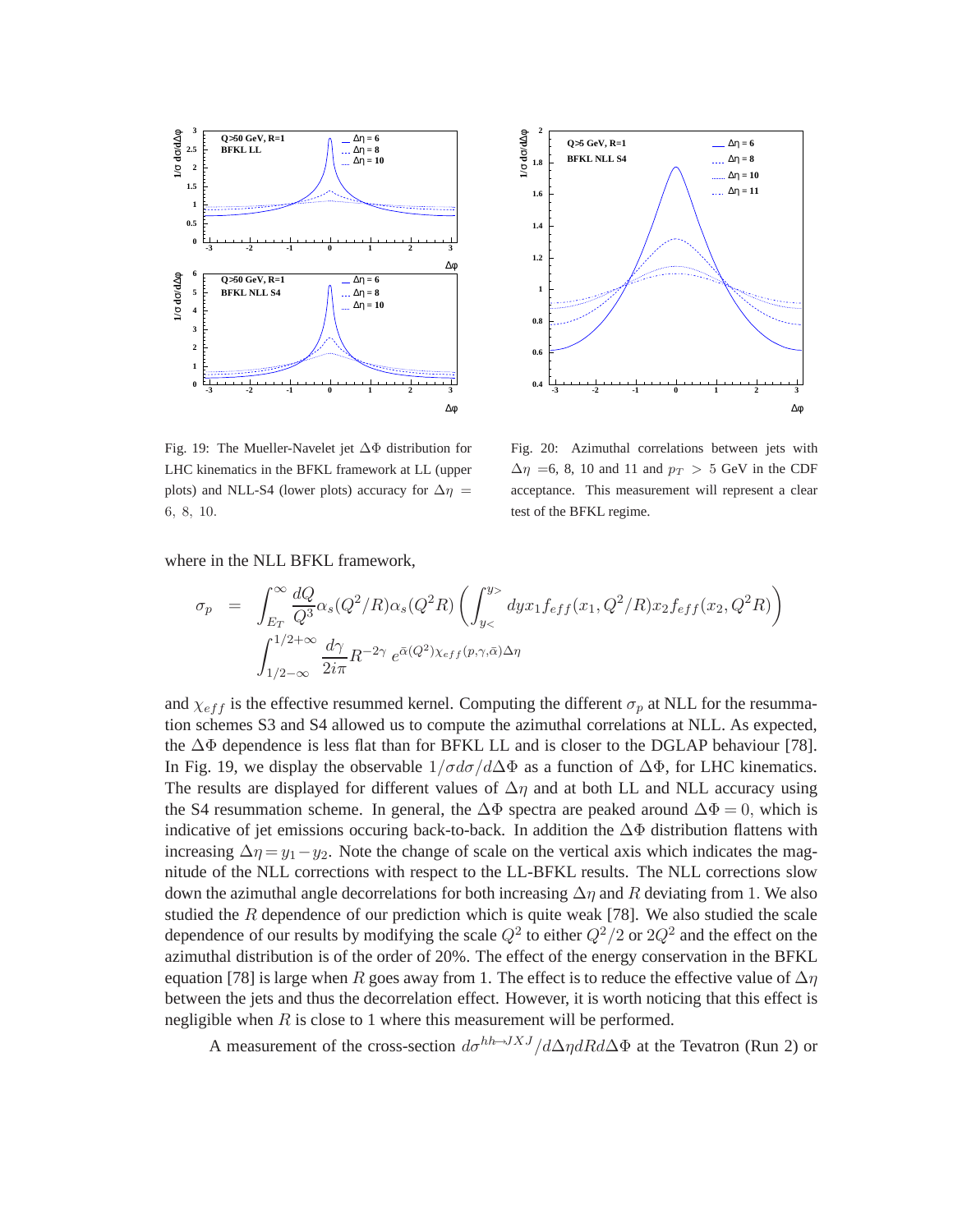the LHC will allow for a detailed study of the BFKL QCD dynamics since the DGLAP evolution leads to much less jet angular decorrelation (jets are back-to-back when  $R$  is close to 1). In particular, measurements with values of  $\Delta \eta$  reaching 8 or 10 will be of great interest, as these could allow to distinguish between BFKL and DGLAP resummation effects and would provide important tests for the relevance of the BFKL formalism.

To illustrate this result, we give in Fig. 20 the azimuthal correlation in the CDF acceptance. The CDF collaboration installed the mini-Plugs calorimeters aiming for rapidity gap selections in the very forward regions and these detectors can be used to tag very forward jets. A measurement of jet  $p_T$  with these detectors would not be possible but their azimuthal segmentation allows a  $\phi$ measurement. In Fig. 20, we display the jet azimuthal correlations for jets with a  $p_T > 5$  GeV and  $\Delta \eta = 6, 8, 10$  and 11. For  $\Delta \eta = 11$ , we notice that the distribution is quite flat, which would be a clear test of the BFKL prediction.

## **6 Forward Jets in the CASTOR calorimeter in the CMS experiment**

## *Author: Albert Knutsson*

The CASTOR (Centauro and STrange Object Research) detector [99] is a Cherenkov radiation calorimeter consisting of tungsten absorber plates sandwitched with plates of quartz, used as the active material in the detector. The construction is repeated in octants in azimuthal angle, giving a full 360° coverage. For each ocant lightguides and photomultipliers are situated on top of the plates in two coloumns, 14 channels deep along the beam direction. 2 of the 14 channels are designed for detection of electromagnetic particles and the rest are hadronic channels. Thus the detector consists of a total number of 16x14 channels. CASTOR is situated 14.4 m from the interaction vertex in the CMS detector at LHC and covers the pseudorapidity range  $5.2 < \eta < 6.6$ .

Since CASTOR has no segmentation in polar angle it will not be possible to define jets according to conventional jet algorithms which use the energy, polar and azimuthal angle of particles. Here we investigate the possiblity to measure jet events with CASTOR, by using only the azimuthal segmenation and energy deposition. The studies are carried out on Monte Carlo generator level. Events are generated with the ARIADNE event generator [100], with the hadron level jets defined according to the inclusive  $k_T$  algorithm. The kinematic region has been divided into 16 slices in phi, for which the energies of all particles are summed. In Fig. 21a-b the correlations between the hadron level jet energy and different energy depositions in the CASTOR region are shown. Clearly the total energy contained in the CASTOR region is too large compared to the energy of the hadron level jet (Fig. 21a), while the energy in the phi segment with highest energy gives a better correlation with the true jet energy (Fig. 21b). The best reconstruction of the jet energy is achieved if the energy in the most active phi segmenet is summed with the two neighbouring cells (Fig. 21c). This is the method we use in the physics studies presented in the next section. In future, one can improve the jet reconstruction with more complex algorithms in order to obtain an even better correlation in jet energy. Finally, in Fig. 22 the azimuthal angle of the jet axis is plotted versus the azimuthal slice with highest energy. A good correlation is seen.

Events in which an energetic jet is produced close to the proton remnant (the forward direction) are sensitive to the higher order reactions due to the long rapidity range available for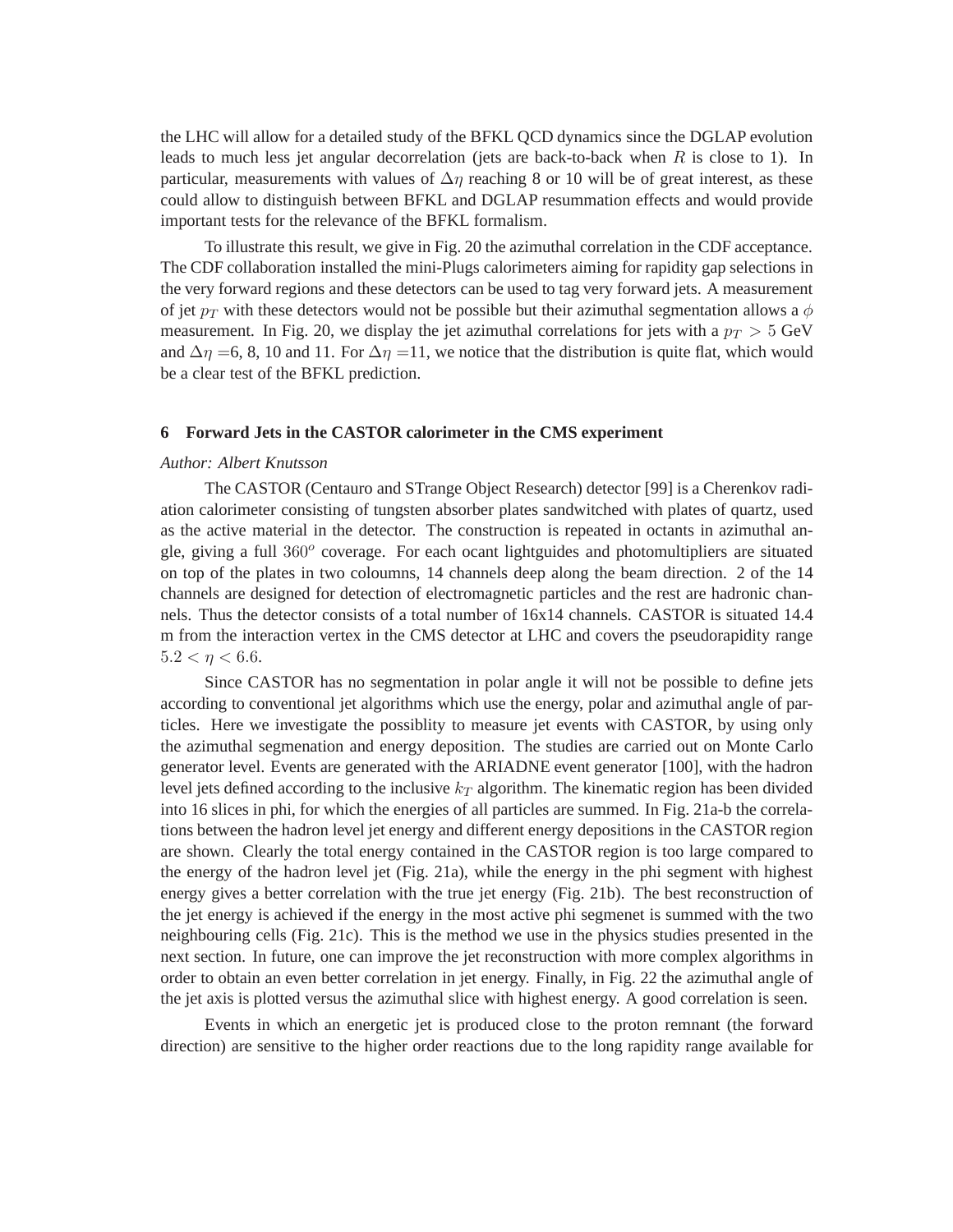

Fig. 21: Monte Carlo predictions on generator level for the hadron level jet energy vs. **a** the energy contained in the full CASTOR region, **b** the energy in the  $\phi$ -segment with the highest energy deposit and **c** the energy in the  $\phi$ -segment with the highest energy deposit summed with the energy in two neighbouring cells.



Fig. 22: Azimuthal angle of the highest energy  $\phi$ -segment vs. the azimuthal angle of the jet.

radiation between the jet and the hard scattering vertex. The longitudinal momentum fraction of the proton, x, can be related to the rapidity, y, by approximately  $x \sim e^{-y}$ , which further suggests that forward physics gives us valuable information about low  $x$  parton dynamics.

At HERA, forward jet events have been analysed [97,101] and improved our understanding of QCD. Available fixed order calculations (next-to-leading order  $O(\alpha_s^2)$ ) as well as the higher order reactions approximated by DGLAP parton showers underestimate the HERA data by up to a factor of 2. The data can be described only if the ordering of the transverse momenta of the radiated gluons is broken in the theoretical predictions.

In events where the transverse momentum of the forward jet is close to the scale of the hard reaction the DGLAP like scenario, i.e. events with QCD radiation ordered in transverse momenta, is further supressed. In the HERA analysis this is achieved by requiring that the square of the transverse momentum of the forward jet was in the same order as the virtuality of the exchanged photon. In the analysis presented here we instead require that two additional hard jets are produced in the central region of the detector. For the forward jets in the CASTOR region this gives up to 5 units of pseudorapidity range available for more gluon radiation.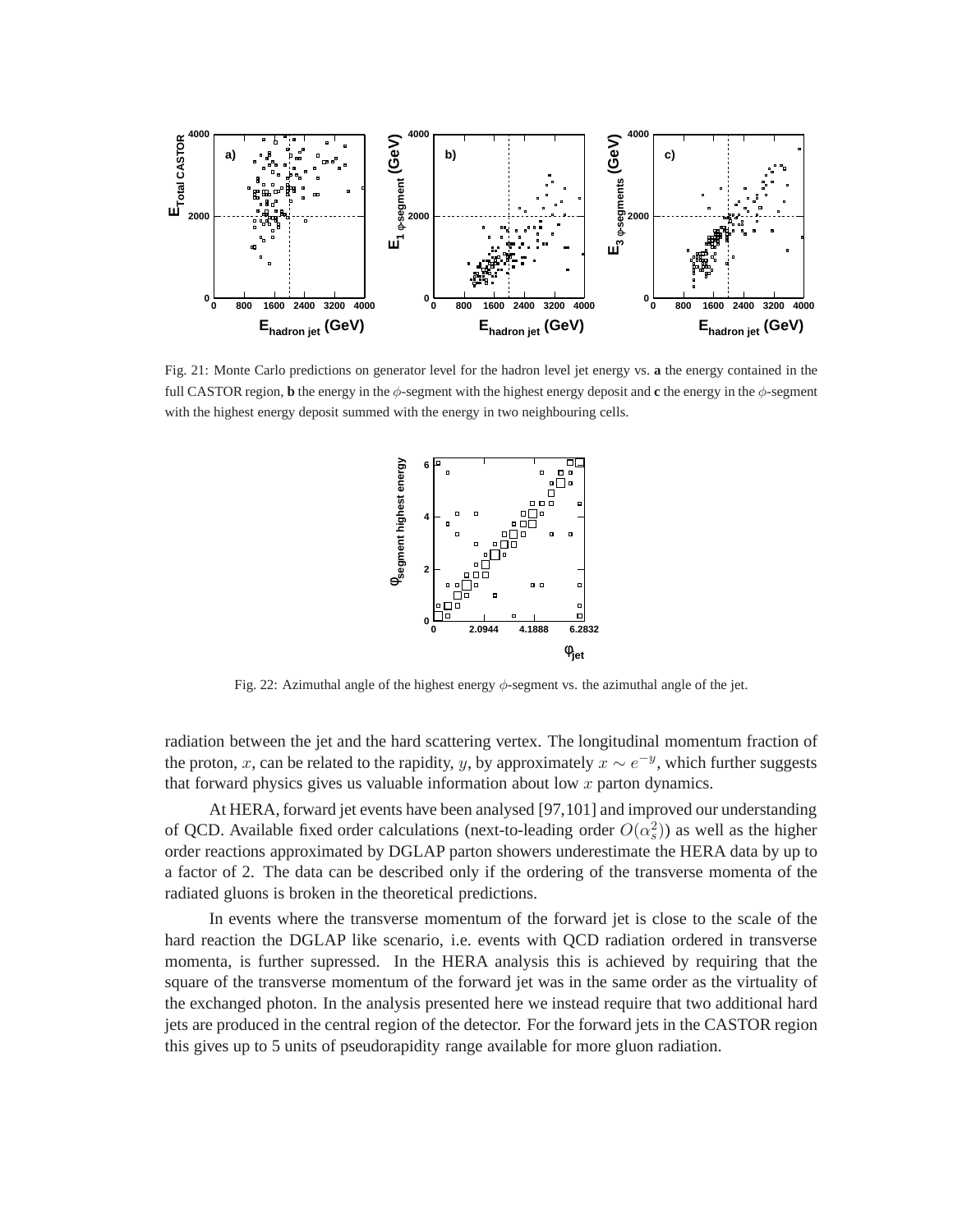For this study the Monte Carlo events are generated by using the full event generators PYTHIA 6.4.14 [9] and ARIADNE 1.4 [100]. PYTHIA 6.4.14 is based on LO DGLAP parton showers, which gives gluon radiation ordered in transverse momentum with respect to rapidity. In ARIADNE, parton showers are generated by the Color Dipole Model (CDM), resulting in gluon radiation without any ordering in transverse momentum with respect to rapidity. This corresponds to a BFKL like final state. PYTHIA is run with the so called tune A multiple interaction model.

The hadron level jets are defined with the inclusive  $k_t$  algorithm. Events are selected which contain a jet with a transverse momentum  $E_T > 10$  GeV and a pseudorapidity  $5.2 < \eta < 6.6$ . To further suppress events with DGLAP like dynamics, two jets with  $E_T > 10$  GeV are required in the central region,  $|\eta| < 1.5$ . The resulting cross-section is shown in Fig. 23 as a function of the forward jet energy. As can be seen, CDM is producing more jets at higher energies, while the events with gluon emissions generated according to DGLAP dynamics have a supressed jet production. At the highest forward jet energies the difference between the models is up to two orders of magnitude.

In the following we replace the hadronic forward jet with the jet reconstruction described in the previous section. In addition we have also smeared the particle energies according to resolutions measured in the CASTOR beam test [102] and applied a noise cut at 1 GeV. Since we can no longer determine the  $E_T$  of the reconstructed forward jet, this cut is removed from the forward jet selection, but the measured range in energy is kept. The major consequence is, as expected, an increased number of jets at low energies. The predictions from PYTHIA and CDM shows that the very high sensitivity to the scheme used for the QCD radiation is still preserved (see Fig. 24).

In Fig. 25a and b we investigate the PDF uncertainties for the suggested measurement. As can be seen in Fig. 25a the predicted forward jet cross section does not distinguish between PDFs which has been fitted at leading order with LO  $\alpha_s$ , CTEQ6L, or NLO  $\alpha_s$ , CTEQ6LL. Using the CTEQ6.5 PDF however gives a lower forward jet cross section, as illustrated in Fig. 25b. Here the PDF uncertainty, based on the 40 error eigensets for CTEQ6.5, are shown for the PYTHIA prediction.

Finally, the response to multiple interactions (MI) is studied in Fig. 26. We see that the impact of MI is expected to be large in general; excluding MI lowers the cross section by roughly an order of magnitude. Except of that, the sensitivity to the different MI tunes and models are fairly small in comparison to the impact of using a CDM.

In summary a method for jet reconstuction in the CASTOR calorimeter has been suggested. We have shown that using the method to measure forward jets in CASTOR in addition to two jets in the central region may give a very large sensitity to the dynamics of the parton shower. This is also true if PDF uncertainties and different MI models are taken into account.

## **References**

[1] NLO Multileg Working Group Collaboration, Z. Bern *et al.* (2008), arXiv:0803.0494 [hep-ph].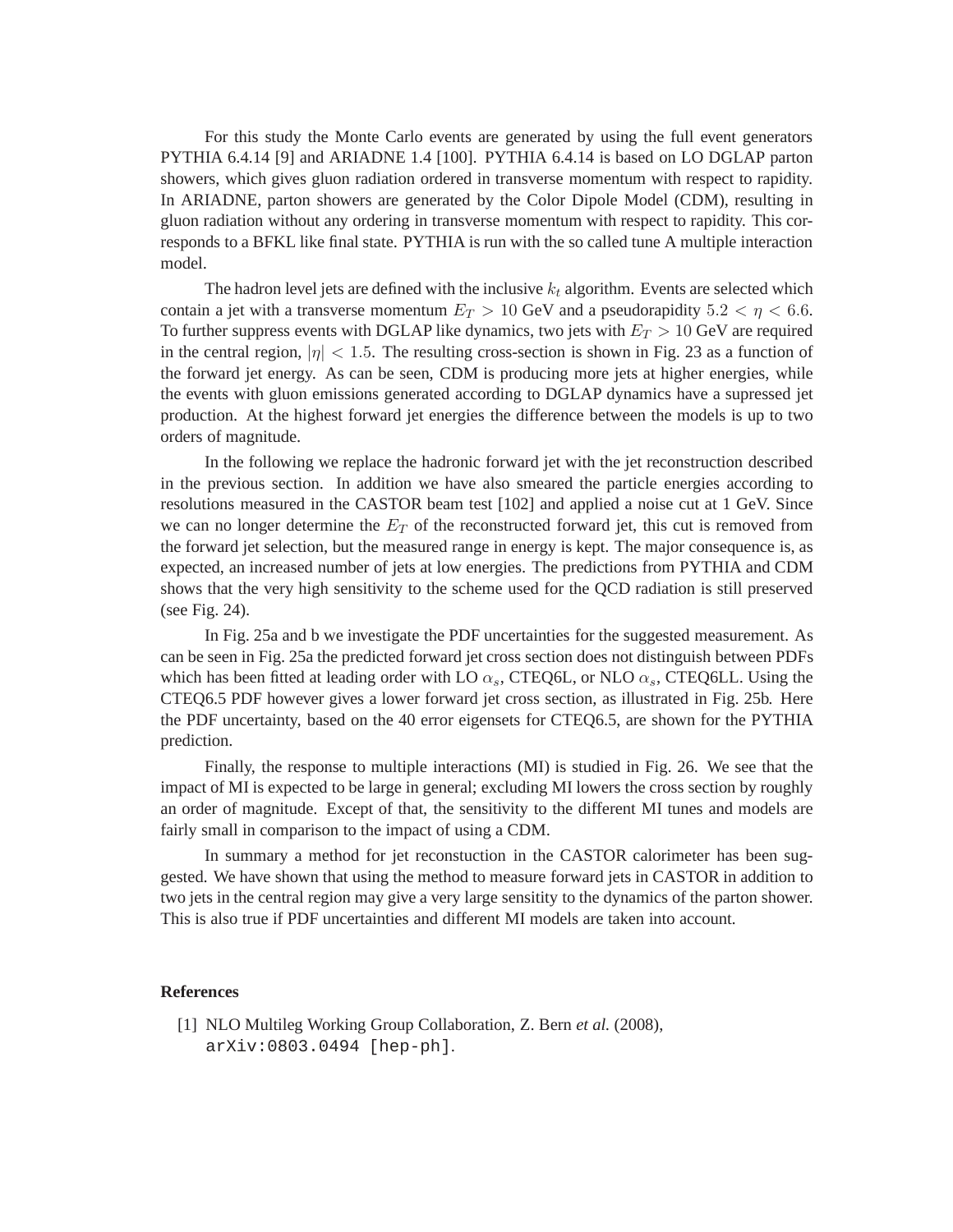

Fig. 23: Hadron level cross sections for events with two central jets and a forward jet in the pseudorapidity region of the CASTOR calorimeter. The predictions are on generator level wihtout any assumptions about the detector.



Fig. 24: Cross sections for events with two central jets and a forward jet in the pseudorapidity region of the CASTOR calorimeter. The predictions are on generator level, but here with the forward jet reconstructed as described in the text and forward particle momenta smeared according to CASTOR beam test data.

- [2] S. Hoche *et al.* (2006). hep-ph/0602031.
- [3] N. Lavesson and L. Lonnblad, JHEP **04**, 085 (2008), arXiv:0712.2966 [hep-ph].
- [4] J. Alwall *et al.*, Eur. Phys. J. **C53**, 473 (2008).
- [5] S. Alekhin *et al.* (2005), arXiv:hep-ph/0601012.
- [6] S. Alekhin *et al.* (2005), arXiv:hep-ph/0601013.
- [7] G. Corcella *et al.*, JHEP **01**, 010 (2001), arXiv:hep-ph/0011363.
- [8] G. Corcella *et al.* (2002), arXiv:hep-ph/0210213.
- [9] T. Sjostrand, S. Mrenna, and P. Skands, JHEP **05**, 026 (2006), arXiv:hep-ph/0603175.
- [10] G. Marchesini and B. R. Webber, Nucl. Phys. **B386**, 215 (1992).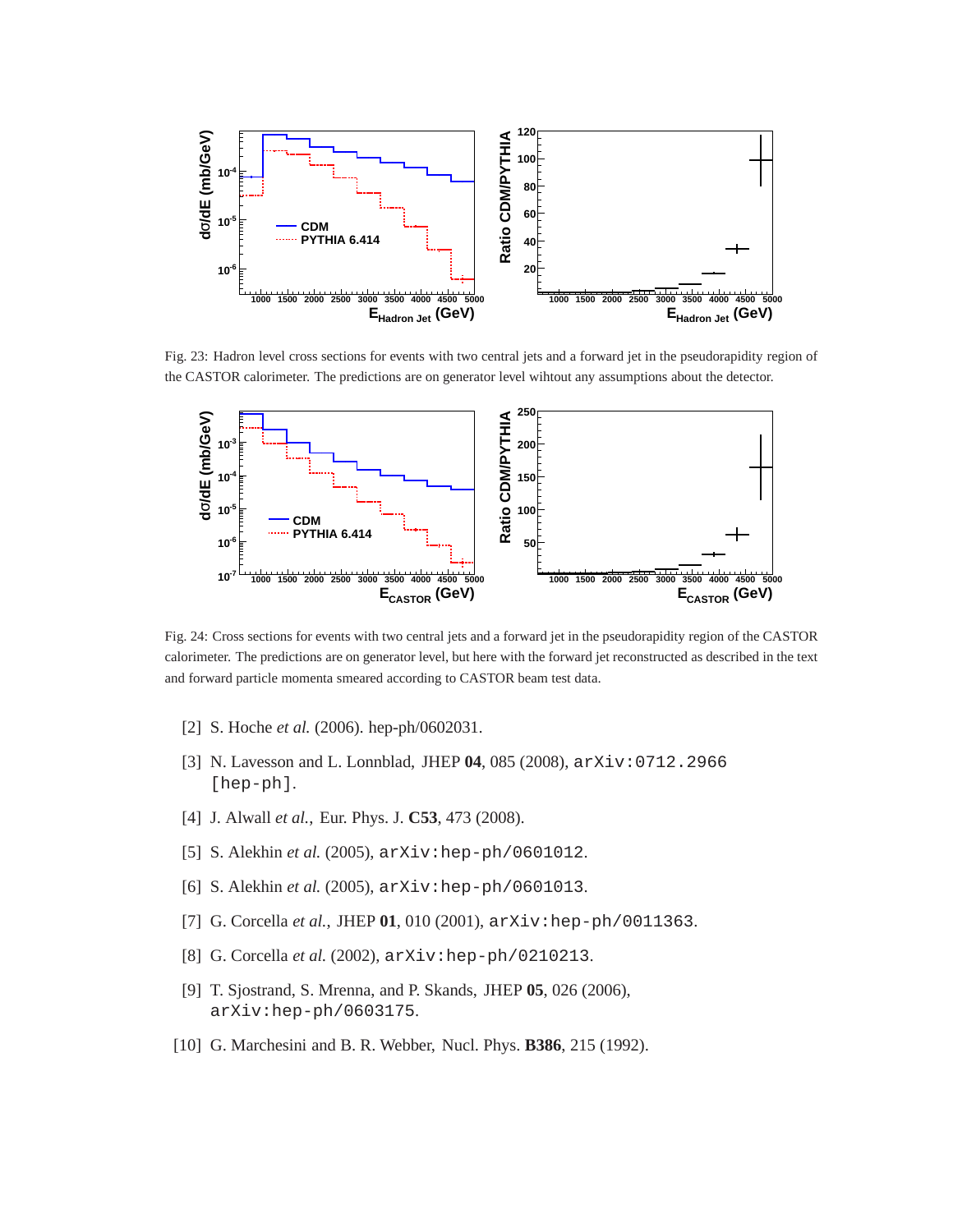

Fig. 25: The PDF uncertainties for the 2+forward jet cross section. The predictions are on generator level, but with the forward jet reconstructed as described in the text and forward particle momenta smeared according to CASTOR beam test data.



Fig. 26: Monte Carlo prediction for the 2+forward jet cross section using different MI models and tunes. The predictions are on generator level, but with the forward jet reconstructed as described in the text and forward particle momenta smeared according to CASTOR beam test data.

- [11] M. Ciafaloni, Nucl. Phys. **B296**, 49 (1988).
- [12] S. Catani, M. Ciafaloni, and F. Hautmann, Phys. Lett. **B242**, 97 (1990).
- [13] S. Catani, M. Ciafaloni, and F. Hautmann, Nucl. Phys. **B366**, 135 (1991).
- [14] S. Catani, M. Ciafaloni, and F. Hautmann, Phys. Lett. **B307**, 147 (1993).
- [15] Small x Collaboration, B. Andersson *et al.*, Eur. Phys. J. **C25**, 77 (2002), arXiv:hep-ph/0204115.
- [16] H. Jung, Comput. Phys. Commun. **143**, 100 (2002), arXiv:hep-ph/0109102.
- [17] H. Jung and G. P. Salam, Eur. Phys. J. **C19**, 351 (2001),  $arXiv:hep-ph/0012143$ .
- [18] L. Lonnblad and M. Sjodahl, JHEP **05**, 038 (2005), arXiv:hep-ph/0412111.
- [19] L. Lonnblad and M. Sjodahl, JHEP **02**, 042 (2004), arXiv:hep-ph/0311252.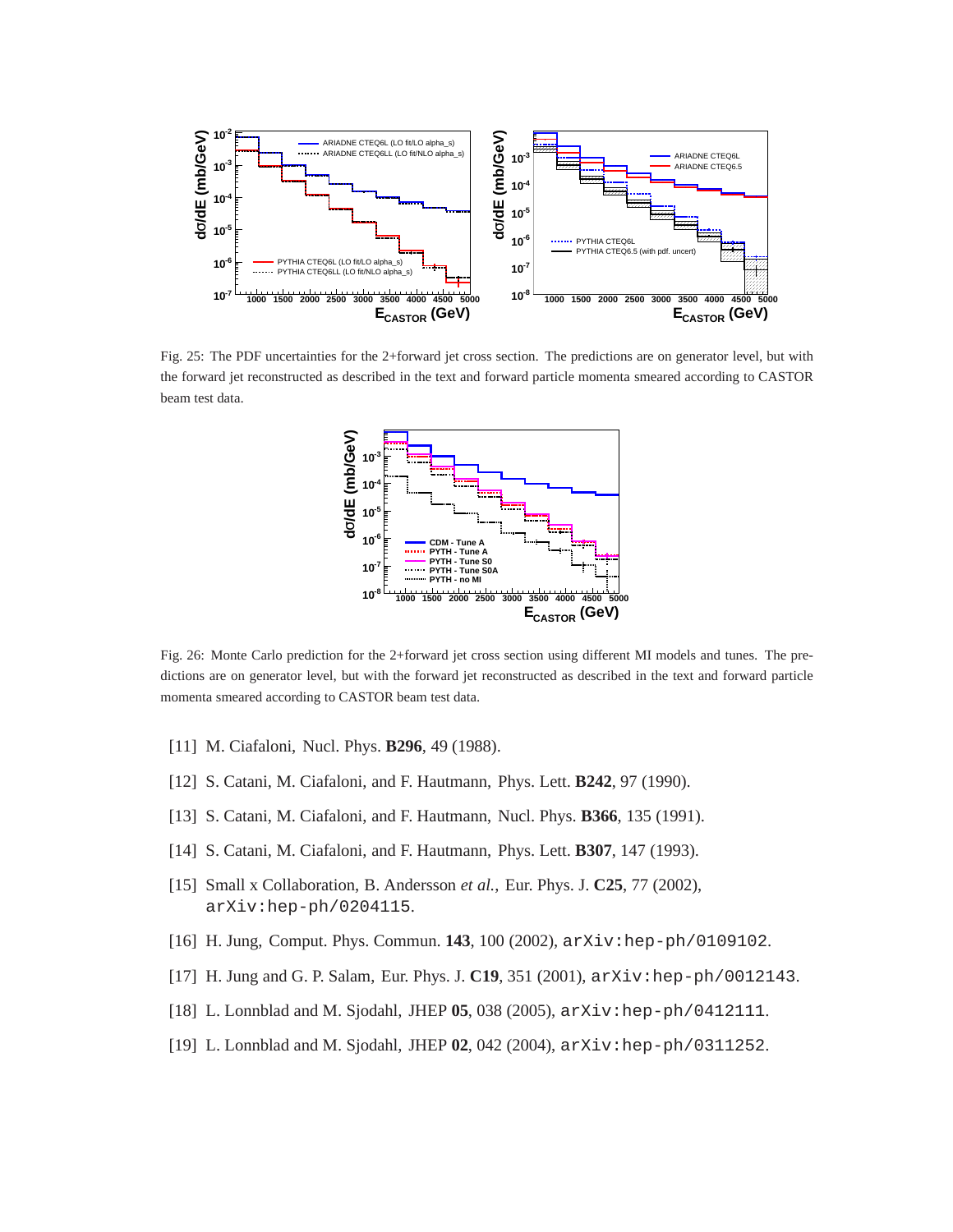- [20] G. Gustafson, L. Lonnblad, and G. Miu, JHEP **09**, 005 (2002), arXiv:hep-ph/0206195.
- [21] K. J. Golec-Biernat, S. Jadach, W. Placzek, P. Stephens, and M. Skrzypek, Acta Phys. Polon. **B38**, 3149 (2007), arXiv:hep-ph/0703317.
- [22] S. Hoche, F. Krauss, and T. Teubner, *Multijet events in the k<sub>T</sub>*-factorisation scheme, 2007. arXiv:0705.4577 [hep-ph].
- [23] Small x Collaboration, J. R. Andersen *et al.*, Eur. Phys. J. **C35**, 67 (2004), arXiv:hep-ph/0312333.
- [24] F. Hautmann and H. Jung (2007), arXiv:0712.0568 [hep-ph].
- [25] F. Hautmann and H. Jung, JHEP **10**, 113 (2008), arXiv:0805.1049 [hep-ph].
- [26] M. Ciafaloni, PoS **RADCOR2007**, 029 (2007).
- [27] G. Altarelli, R. D. Ball, and S. Forte, PoS **RADCOR2007**, 028 (2007), arXiv:0802.0968 [hep-ph].
- [28] J. Collins, *Rapidity divergences and valid definitions of parton densities*, 2008. arXiv:0808.2665 [hep-ph].
- [29] J.C. Collins (2001),  $arXiv:hep-ph/0106126$ .
- [30] S. Catani and F. Hautmann, Nucl. Phys. **B427**, 475 (1994), arXiv:hep-ph/9405388.
- [31] S. Catani and F. Hautmann, Phys. Lett. **B315**, 157 (1993).
- [32] L. N. Lipatov, Phys. Rept. **286**, 131 (1997), arXiv:hep-ph/9610276.
- [33] M. Buza, Y. Matiounine, J. Smith, R. Migneron, and W. L. van Neerven, Nucl. Phys. **B472**, 611 (1996), arXiv:hep-ph/9601302.
- [34] S. Riemersma, J. Smith, and W. L. van Neerven, Phys. Lett. **B347**, 143 (1995), arXiv:hep-ph/9411431.
- [35] E. Laenen, S. Riemersma, J. Smith, and W. L. van Neerven, Nucl. Phys. **B392**, 162 (1993).
- [36] S. Moch, J. A. M. Vermaseren, and A. Vogt, Phys. Lett. **B606**, 123 (2005), arXiv:hep-ph/0411112.
- [37] A. Vogt, S. Moch, and J. A. M. Vermaseren, Nucl. Phys. **B691**, 129 (2004), arXiv:hep-ph/0404111.
- [38] DELPHI Collaboration, P. Abreu *et al.*, Z. Phys. **C73**, 11 (1996).
- [39] H1 Collaboration, C. Adloff *et al.*, Eur. Phys. J. **C21**, 33 (2001), hep-ex/0012053.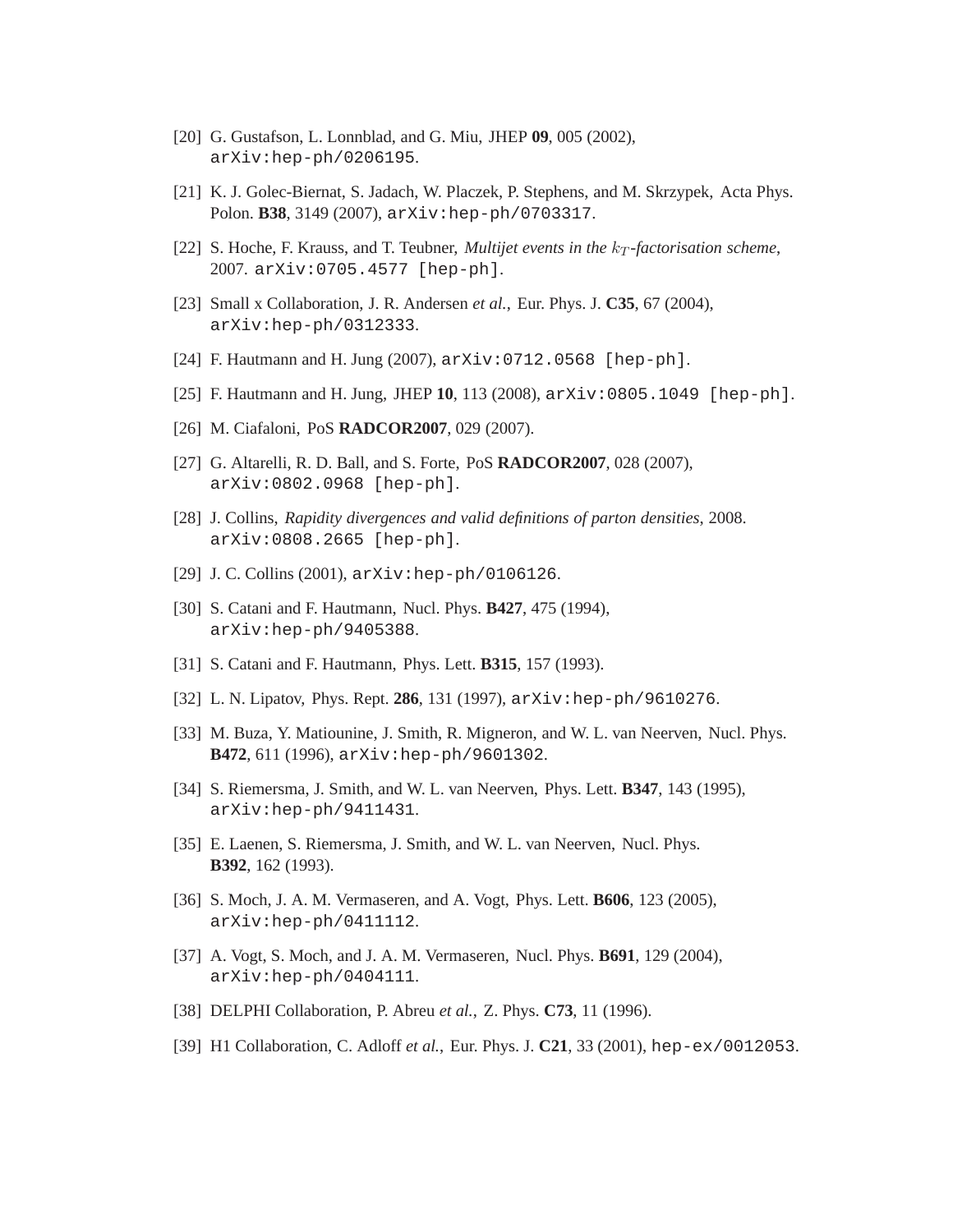- [40] W. Press *et al*, *Numerical Recipes*. Cambridge University Press, 1992.
- [41] F. James and M. Roos, Comput. Phys. Commun. **10**, 343 (1975).
- [42] J. C. Collins and R. K. Ellis, Nucl. Phys. **B360**, 3 (1991).
- [43] S. Berge, P. M. Nadolsky, F. Olness, and C. P. Yuan, Phys. Rev. **D72**, 033015 (2005), arXiv:hep-ph/0410375.
- [44] M. Deák and F. Schwennsen, JHEP 09, 035 (2008), arXiv:0805.3763 [hep-ph].
- [45] S. P. Baranov, A. V. Lipatov, and N. P. Zotov, Phys. Rev. **D78**, 014025 (2008), arXiv:0805.4821 [hep-ph].
- [46] S. P. Baranov, A. V. Lipatov, and N. P. Zotov, Yad. Fiz. **67**, 856 (2004), arXiv:hep-ph/0302171.
- [47] A. V. Lipatov and N. P. Zotov, Phys. Rev. **D75**, 014028 (2007), arXiv:hep-ph/0611302.
- [48] F. Hautmann, Phys. Lett. **B535**, 159 (2002), arXiv:hep-ph/0203140.
- [49] A. V. Lipatov and N. P. Zotov, Eur. Phys. J. **C44**, 559 (2005), arXiv:hep-ph/0501172.
- [50] M. A. Kimber, A. D. Martin, and M. G. Ryskin, Phys. Rev. **D63**, 114027 (2001), hep-ph/0101348.
- [51] G. Watt, A. D. Martin, and M. G. Ryskin, Eur. Phys. J. **C31**, 73 (2003), arXiv:hep-ph/0306169.
- [52] S. P. Baranov, A. V. Lipatov, and N. P. Zotov, Phys. Rev. **D77**, 074024 (2008), arXiv:0708.3560 [hep-ph].
- [53] A. Kulesza and W. J. Stirling, Nucl. Phys. **B555**, 279 (1999), arXiv:hep-ph/9902234.
- [54] D0 Collaboration, B. Abbott *et al.*, Phys. Rev. **D61**, 032004 (2000), arXiv:hep-ex/9907009.
- [55] D0 Collaboration, B. Abbott *et al.*, Phys. Lett. **B513**, 292 (2001), arXiv:hep-ex/0010026.
- [56] CDF Collaboration, A. A. Affolder *et al.*, Phys. Rev. Lett. **84**, 845 (2000), arXiv:hep-ex/0001021.
- [57] G. Watt, A. D. Martin, and M. G. Ryskin, Phys. Rev. **D70**, 014012 (2004), arXiv:hep-ph/0309096.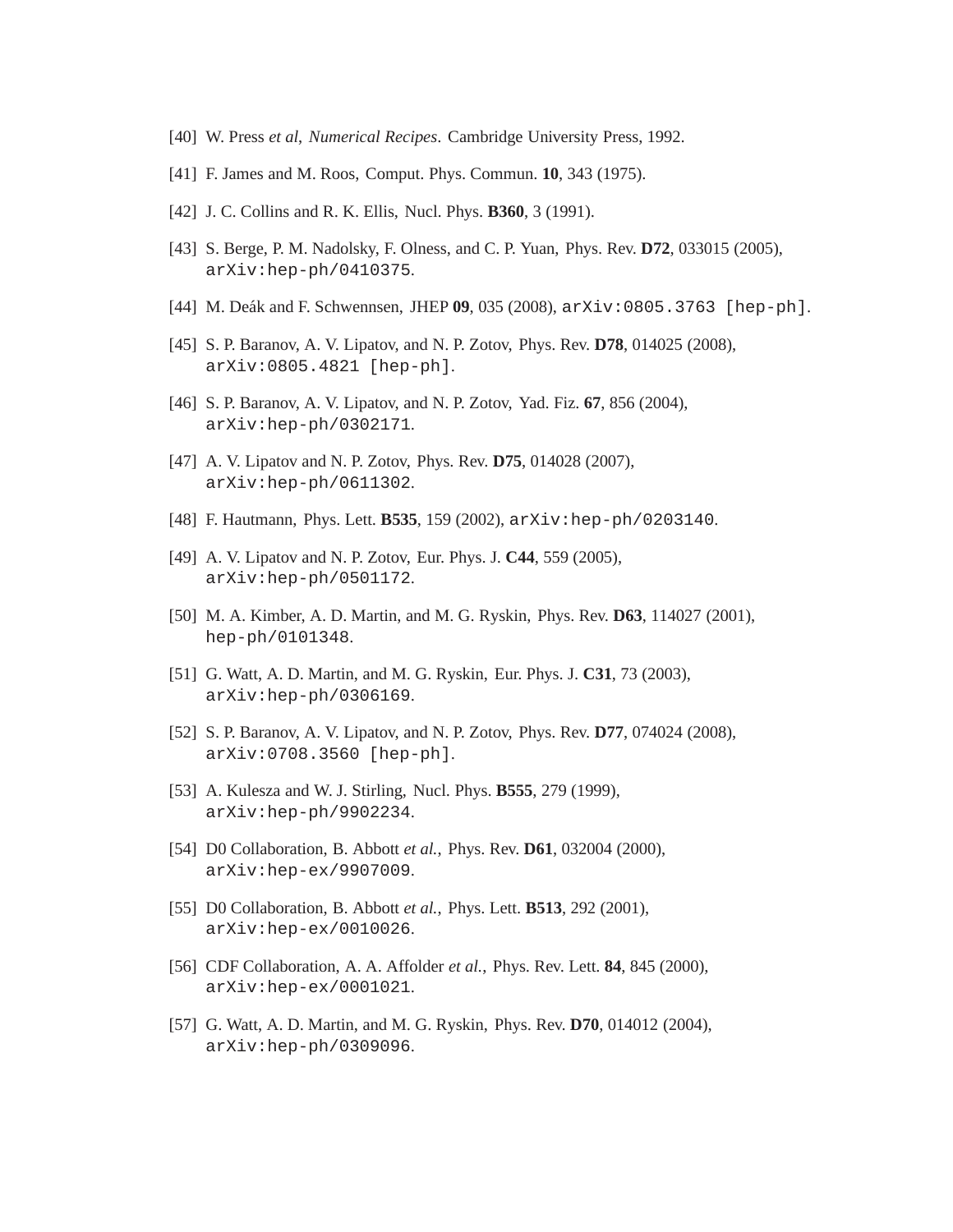- [58] J. M. Campbell, R. K. Ellis, and D. L. Rainwater, Phys. Rev. **D68**, 094021 (2003), arXiv:hep-ph/0308195; J. M. Campbell and R. K. Ellis, Phys. Rev. **D65**, 113007 (2002), arXiv:hep-ph/0202176; J. Campbell and K. Ellis http://mcfm.fnal.gov/.
- [59] J. Pumplin, D. Stump, J. Huston, H. Lai, P. Nadolsky, and W. Tung, JHEP **0207**, 012 (2002). http://www.citebase.org/abstract?id=oai: arXiv.org:hep-ph/0201195.
- [60] S. P. Baranov and N. P. Zotov, Phys. Lett. **B491**, 111 (2000).
- [61] J. Bartels, A. Sabio Vera, and F. Schwennsen, JHEP **0611**, 051 (2006), hep-ph/0608154.
- [62] J. Bartels, S. Gieseke, and C. F. Qiao, Phys. Rev. **D63**, 056014 (2001), arXiv:hep-ph/0009102.
- [63] J. Bartels, S. Gieseke, and A. Kyrieleis, Phys. Rev. **D65**, 014006 (2002), arXiv:hep-ph/0107152.
- [64] J. Bartels, D. Colferai, S. Gieseke, and A. Kyrieleis, Phys. Rev. **D66**, 094017 (2002), arXiv:hep-ph/0208130.
- [65] J. Bartels and A. Kyrieleis, Phys. Rev. **D70**, 114003 (2004), arXiv:hep-ph/0407051.
- [66] G. Chachamis and J. Bartels, PoS **DIFF2006**, 026 (2006).
- [67] V. S. Fadin and L. N. Lipatov, Phys. Lett. **B429**, 127 (1998), arXiv:hep-ph/9802290.
- [68] M. Ciafaloni and G. Camici, Phys. Lett. **B430**, 349 (1998), arXiv:hep-ph/9803389.
- [69] V. S. Fadin (1998), arXiv:hep-ph/9807528.
- [70] A. Sabio Vera, Nucl. Phys. **B746**, 1 (2006), arXiv:hep-ph/0602250.
- [71] A. Sabio Vera and F. Schwennsen, Nucl. Phys. **B776**, 170 (2007), arXiv:hep-ph/0702158.
- [72] F. Schwennsen (2007), arXiv: hep-ph/0703198.
- [73] A. Sabio Vera and F. Schwennsen, Phys. Rev. **D77**, 014001 (2008), arXiv:0708.0549 [hep-ph].
- [74] A. H. Mueller and H. Navelet, Nucl. Phys. **B282**, 727 (1987).
- [75] C. Marquet and C. Royon, Nucl. Phys. **B739**, 131 (2006), arXiv:hep-ph/0510266.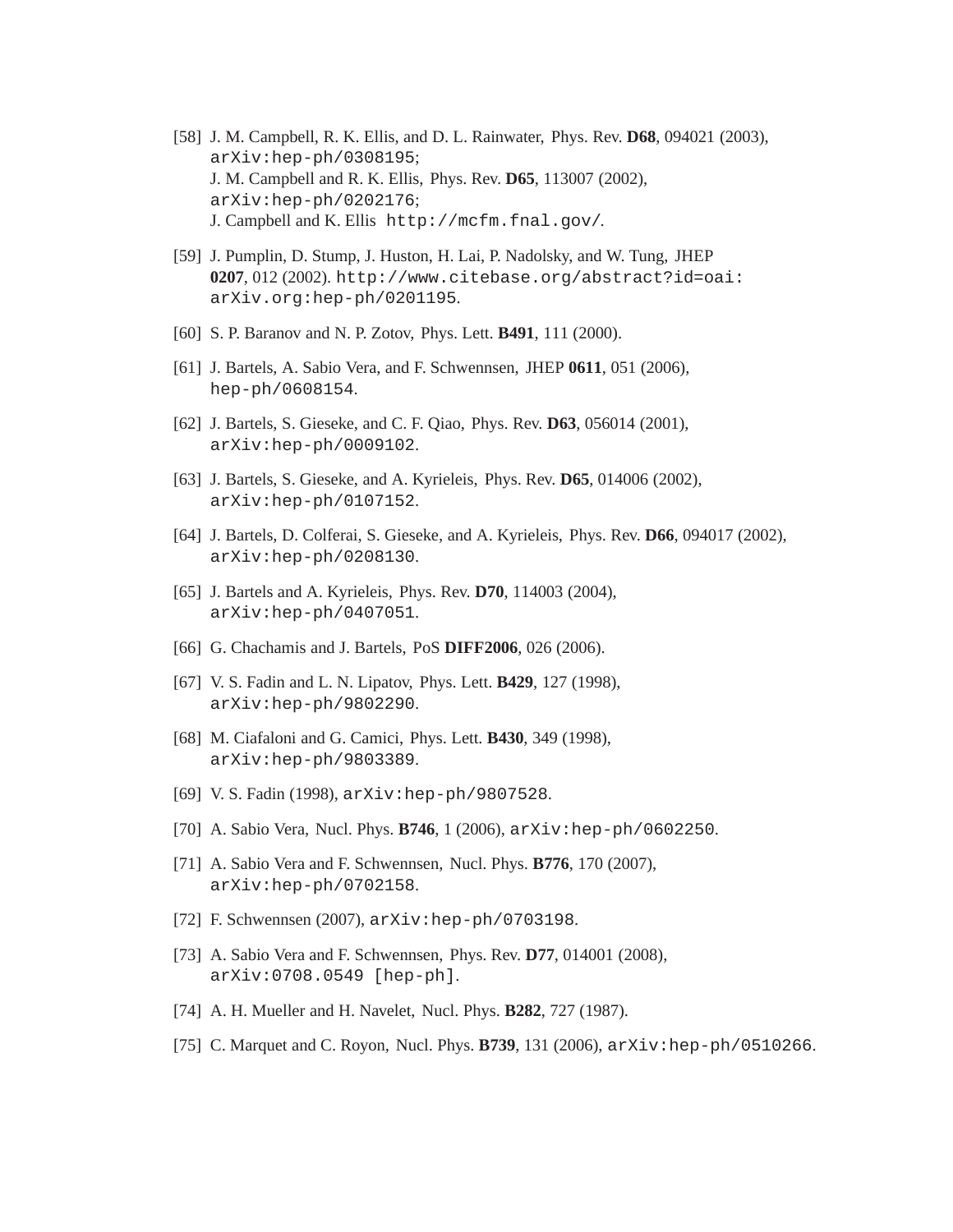- [76] O. Kepka, C. Royon, C. Marquet, and R. B. Peschanski, Phys. Lett. **B655**, 236 (2007), arXiv:hep-ph/0609299.
- [77] O. Kepka, C. Royon, C. Marquet, and R. B. Peschanski, Eur. Phys. J. **C55**, 259 (2008), arXiv:hep-ph/0612261.
- [78] C. Marquet and C. Royon  $(2007)$ ,  $arXiv:0704.3409$  [hep-ph].
- [79] J. Bartels, D. Colferai, and G. P. Vacca, Eur. Phys. J. **C24**, 83 (2002), arXiv:hep-ph/0112283.
- [80] J. Bartels, D. Colferai, and G. P. Vacca, Eur. Phys. J. **C29**, 235 (2003), arXiv:hep-ph/0206290.
- [81] A. V. Kotikov and L. N. Lipatov, Nucl. Phys. **B582**, 19 (2000), arXiv:hep-ph/0004008.
- [82] G. P. Salam, JHEP **07**, 019 (1998), arXiv:hep-ph/9806482.
- [83] M. Ciafaloni, D. Colferai, G. P. Salam, and A. M. Stasto, Phys. Rev. **D68**, 114003 (2003), arXiv:hep-ph/0307188.
- [84] A. Sabio Vera, Nucl. Phys. **B722**, 65 (2005), arXiv:hep-ph/0505128.
- [85] D0 Collaboration, S. Abachi *et al.*, Phys. Rev. Lett. **77**, 595 (1996), arXiv:hep-ex/9603010.
- [86] V. Del Duca and C. R. Schmidt, Phys. Rev. **D49**, 4510 (1994), arXiv:hep-ph/9311290.
- [87] W. J. Stirling, Nucl. Phys. **B423**, 56 (1994), arXiv:hep-ph/9401266.
- [88] J. Bartels, V. Del Duca, and M. Wusthoff, Z. Phys. **C76**, 75 (1997), arXiv:hep-ph/9610450.
- [89] P. Aurenche, R. Basu, and M. Fontannaz (2008), arXiv:0807.2133 [hep-ph].
- [90] B. L. Combridge and C. J. Maxwell, Nucl. Phys. **B239**, 429 (1984).
- [91] L. N. Lipatov, Sov. J. Nucl. Phys. **23**, 338 (1976).
- [92] E. A. Kuraev, L. N. Lipatov, and V. S. Fadin, Sov. Phys. JETP **45**, 199 (1977).
- [93] I. I. Balitsky and L. N. Lipatov, Sov. J. Nucl. Phys. **28**, 822 (1978).
- [94] J. G. Contreras, R. B. Peschanski, and C. Royon, Phys. Rev. **D62**, 034006 (2000), arXiv:hep-ph/0002057.
- [95] C. Marquet, R. B. Peschanski, and C. Royon, Phys. Lett. **B599**, 236 (2004), arXiv:hep-ph/0407011.